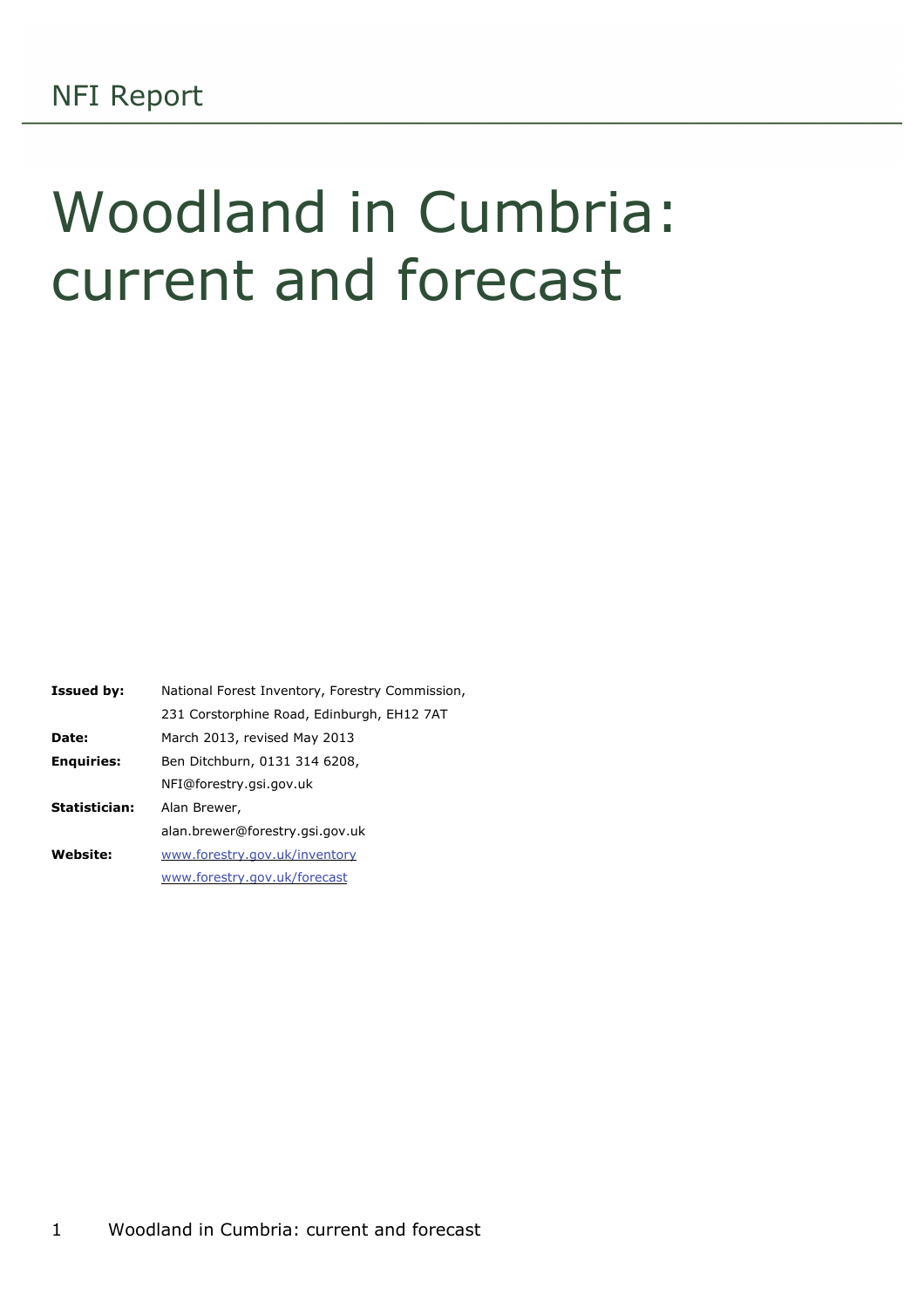## Summary

This report is a digest of the published 2011 NFI forecast reports for Cumbria.

### Contents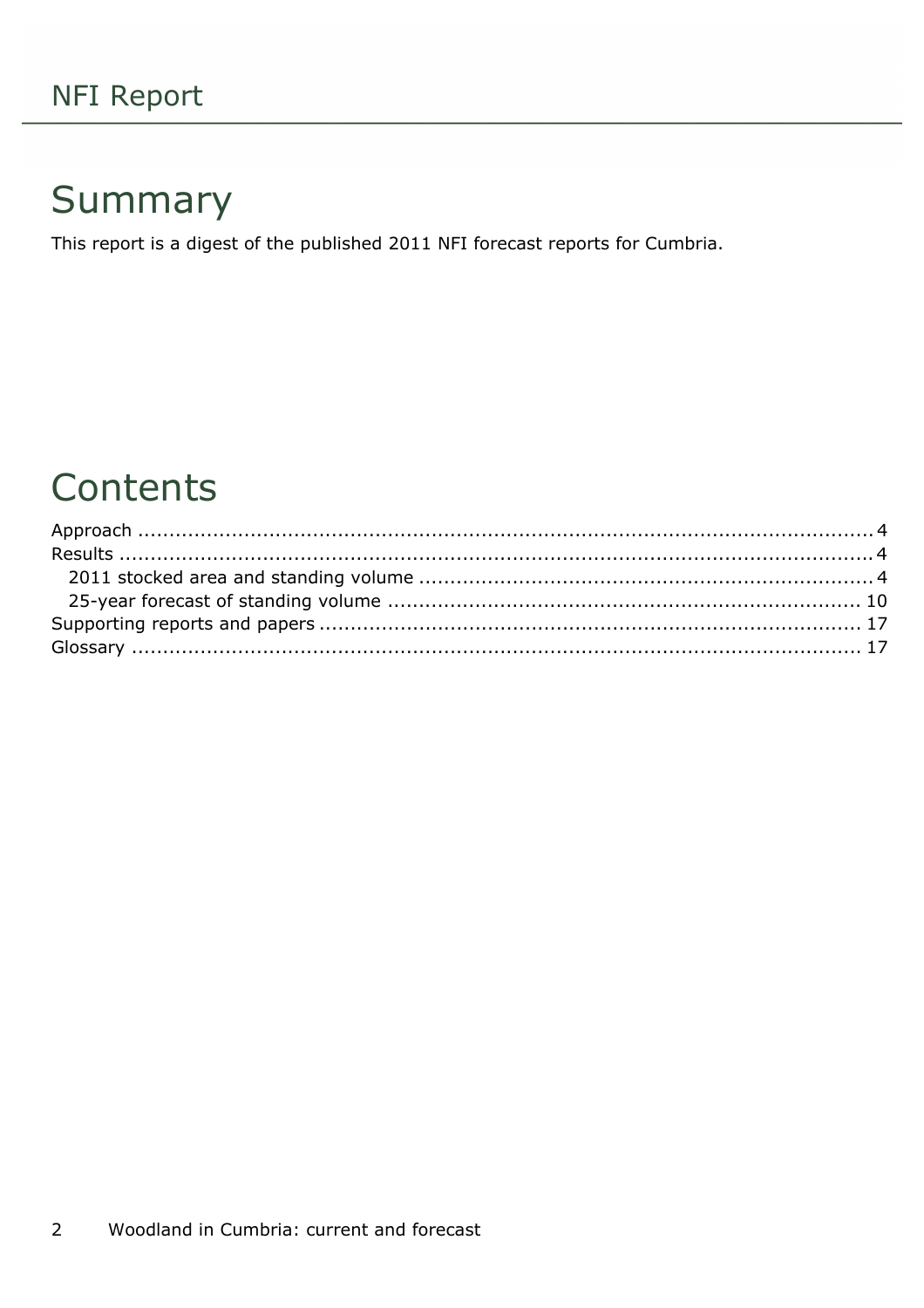### Tables

| Table 6 Standing volume by mean stand dbh class at 31 March 2011 (FC and PS) 9                   |  |
|--------------------------------------------------------------------------------------------------|--|
| Table 7 Overdue volumes and areas for the FC and the Private sector 10                           |  |
| <b>Table 8</b> 25-year forecast of average annual standing volume by species type and period  11 |  |
| <b>Table 9</b> 25-year forecast of average annual net increment by species type and period 12    |  |
| Table 10 Forecast of standing volume by age class for snapshot years 13                          |  |
| Table 10 (cont'd) Forecast of standing volume by age class for snapshot years  14                |  |
| <b>Table 11</b> Forecast of standing volume by mean stand dbh class for snapshot years  15       |  |
| Table 11 (cont'd) Forecast of standing volume by mean stand dbh class for snapshot years. 16     |  |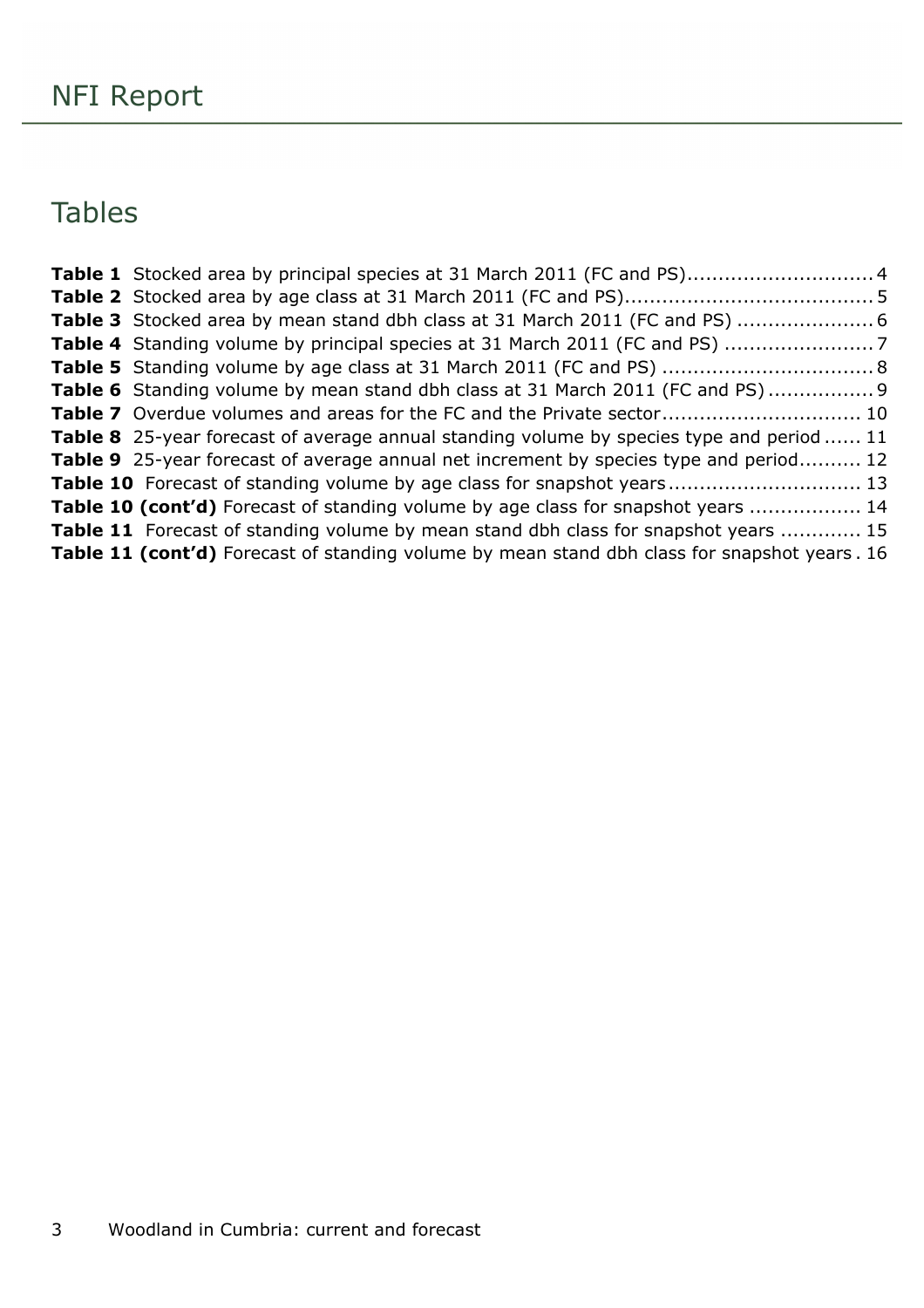# <span id="page-3-0"></span>Approach

The approach taken in the derivation and to be used in the interpretation of these results is described in the full suite of 2011 forecast reports which can be found at [www.forestry.gov.uk/forecast.](http://www.forestry.gov.uk/forecast)

# <span id="page-3-1"></span>Results

The results presented are those for Cumbria. Unless otherwise stated, the forecasts are based on "headline" harvesting scenarios which are fully described in the *Interpreting NFI timber volume forecasts* report.

### <span id="page-3-2"></span>2011 stocked area and standing volume

Refer to the *Standing timber volume in coniferous trees in Britain* and *NFI preliminary estimates of quantities of broadleaved species in British Woodlands with special focus on ash* reports for a description of the underlying methodologies and interpretation, also for the England and GB context.

|                        | FC                 | Private sector        |                         | <b>Total</b> |
|------------------------|--------------------|-----------------------|-------------------------|--------------|
| Principal species      | area               | area                  |                         | area         |
|                        | $(000 \text{ ha})$ | $(000 h\overline{a})$ | SE%                     | (000 ha)     |
| Cumbria                |                    |                       |                         |              |
| <b>All conifers</b>    | 12.4               | 15.6                  | $\overline{\mathbf{z}}$ | 28.0         |
| Sitka spruce           | 9.0                | 7.4                   | 13                      | 16.4         |
| Scots pine             | 0.4                | 1.7                   | 28                      | 2.1          |
| Corsican pine          | 0.0                | 0.0                   | $\Omega$                | 0.0          |
| Norway spruce          | 0.5                | 1.7                   | 29                      | 2.2          |
| Larches                | 1.3                | 4.1                   | 17                      | 5.5          |
| Douglas fir            | 0.3                | 0.1                   | 70                      | 0.4          |
| Lodgepole pine         | 0.6                | 0.3                   | 57                      | 1.0          |
| Other conifers         | 0.2                | 0.3                   | 53                      | 0.5          |
| <b>All broadleaves</b> | 2.1                | 28.2                  | 5                       | 30.4         |
| Oak                    | 0.4                | 7.5                   | 13                      | 7.9          |
| Beech                  | 0.2                | 1.4                   | 35                      | 1.5          |
| Sycamore               | 0.0                | 2.1                   | 28                      | 2.2          |
| Ash                    | 0.1                | 2.2                   | 19                      | 2.3          |
| <b>Birch</b>           | 0.5                | 7.3                   | 13                      | 7.9          |
| Sweet chestnut         | 0.0                | 0.0                   | 106                     | 0.0          |
| Hazel                  | 0.1                | 1.1                   | 22                      | 1.2          |
| Hawthorn               | 0.0                | 0.9                   | 26                      | 0.9          |
| Alder                  | 0.0                | 2.4                   | 27                      | 2.5          |
| Willow                 | 0.0                | 1.5                   | 48                      | 1.5          |
| Other broadleaves      | 0.7                | 1.6                   | 22                      | 2.3          |
| <b>All species</b>     | 14.5               | 43.9                  | 3                       | 58.5         |

<span id="page-3-3"></span>**Table 1** Stocked area by principal species at 31 March 2011 (FC and PS)

4 Woodland in Cumbria: current and forecast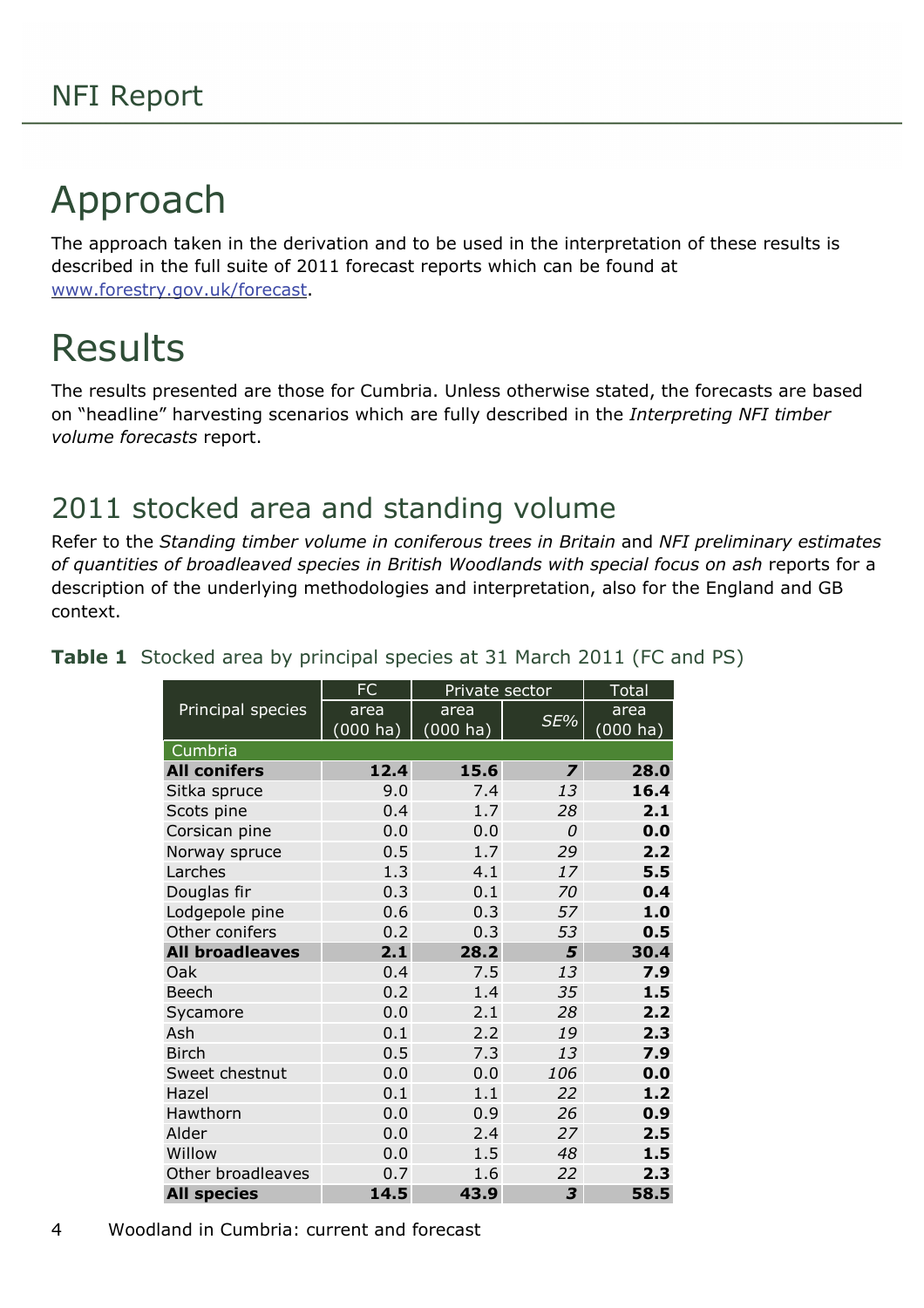|                    | <b>FC</b> | Private sector |                         | <b>Total</b> |
|--------------------|-----------|----------------|-------------------------|--------------|
| Age class (years)  | area      | area           | SE%                     | area         |
|                    | (000 ha)  | $(000)$ ha)    |                         | (000 ha)     |
| Conifers           |           |                |                         |              |
| $0 - 10$           | 1.7       | 1.3            | 36                      | 3.1          |
| $11 - 20$          | 1.8       | 1.0            | 37                      | 2.8          |
| $21 - 40$          | 4.8       | 5.1            | 19                      | 9.9          |
| $41 - 60$          | 3.1       | 6.8            | 15                      | 9.9          |
| $61 - 80$          | 0.7       | 1.4            | 39                      | 2.1          |
| 81-100             | 0.2       | 0.0            | 0                       | 0.2          |
| $100+$             | 0.0       | 0.0            | 0                       | 0.0          |
| <b>Total</b>       | 12.4      | 15.6           | $\overline{\mathbf{z}}$ | 28.0         |
| <b>Broadleaves</b> |           |                |                         |              |
| $0 - 10$           | 0.5       | 2.9            | 25                      | 3.3          |
| $11 - 20$          | 0.2       | 4.0            | 23                      | 4.2          |
| $21 - 40$          | 0.2       | 5.1            | 16                      | 5.3          |
| $41 - 60$          | 0.4       | 4.2            | 21                      | 4.7          |
| 61-80              | 0.4       | 5.1            | 18                      | 5.6          |
| 81-100             | 0.1       | 4.5            | 20                      | 4.7          |
| $100+$             | 0.3       | 2.3            | 33                      | 2.6          |
| <b>Total</b>       | 2.1       | 28.2           | 5                       | 30.4         |
| All species        |           |                |                         |              |
| $0 - 10$           | 2.2       | 4.1            | 20                      | 6.3          |
| $11 - 20$          | 2.0       | 5.0            | 20                      | 7.1          |
| $21 - 40$          | 5.0       | 10.3           | 13                      | 15.3         |
| $41 - 60$          | 3.5       | 10.9           | 12                      | 14.4         |
| $61 - 80$          | 1.2       | 6.6            | 16                      | 7.8          |
| 81-100             | 0.3       | 4.5            | 20                      | 4.9          |
| $100+$             | 0.3       | 2.4            | 34                      | 2.7          |
| <b>Total</b>       | 14.5      | 43.9           | 3                       | 58.5         |

<span id="page-4-0"></span>**Table 2** Stocked area by age class at 31 March 2011 (FC and PS)

**Note:** For Tables 1-6 figures for FC are based on harvesting regimes derived from Forestry Commission felling and thinning plans as of 31 March 2011. The Private sector information for these tables is based on a regime that has no harvesting.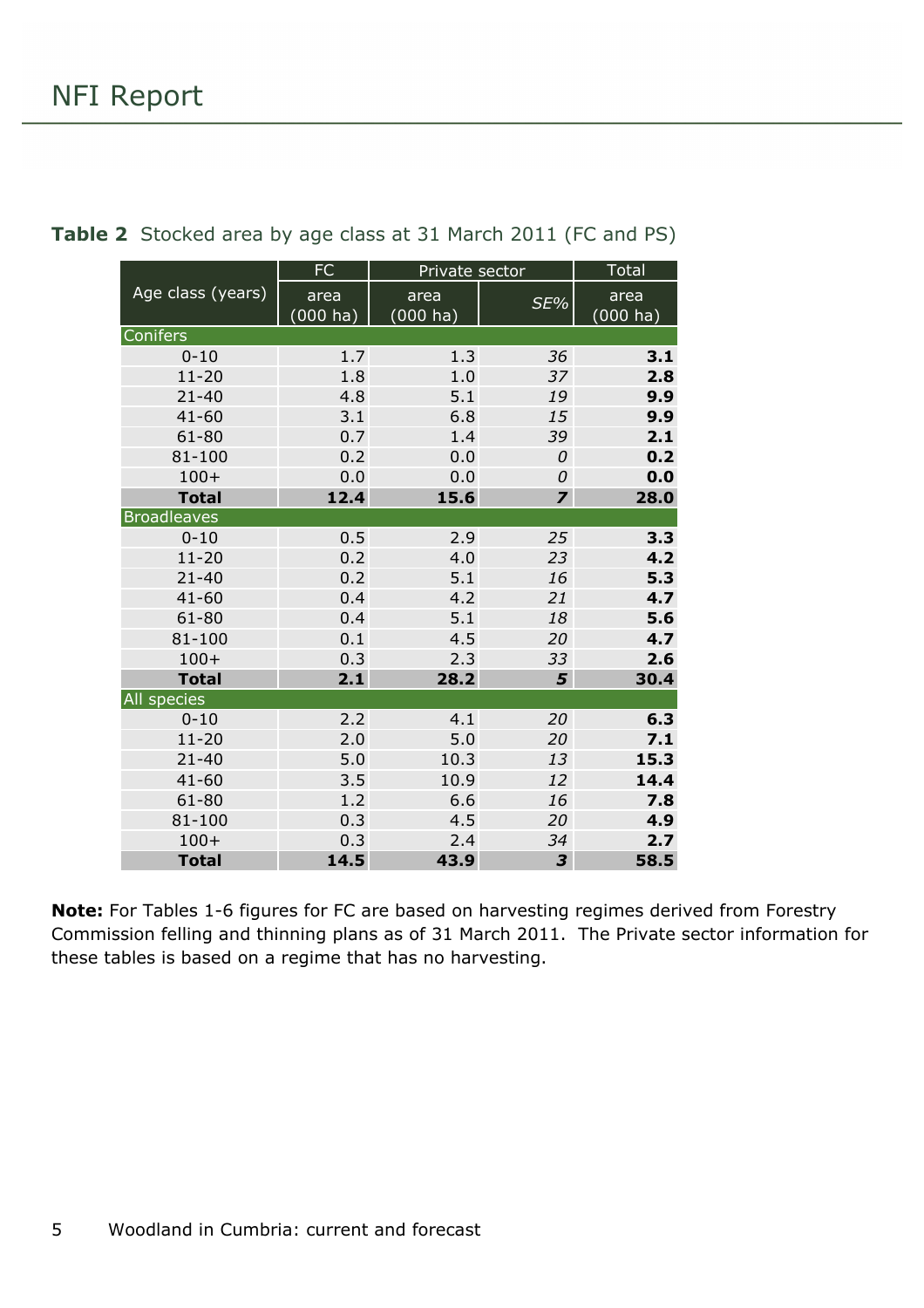|                        | <b>FC</b>           | Private sector      |                         | <b>Total</b>               |
|------------------------|---------------------|---------------------|-------------------------|----------------------------|
| Mean stand DBH<br>(cm) | area<br>$(000)$ ha) | area<br>$(000)$ ha) | SE%                     | area<br>$(000 \text{ ha})$ |
| Conifers               |                     |                     |                         |                            |
| $0 - 7$                | 2.3                 | 1.4                 | 34                      | 3.7                        |
| $7 - 10$               | 0.7                 | 0.7                 | 44                      | 1.4                        |
| $10 - 15$              | 3.2                 | 1.8                 | 28                      | 5.0                        |
| $15 - 20$              | 3.1                 | 1.4                 | 33                      | 4.5                        |
| $20 - 30$              | 1.8                 | 5.0                 | 17                      | 6.8                        |
| $30 - 40$              | 0.6                 | 3.1                 | 20                      | 3.8                        |
| $40 - 60$              | 0.6                 | 2.2                 | 27                      | 2.8                        |
| 60-80                  | 0.0                 | 0.0                 | 107                     | 0.1                        |
| $80 +$                 | 0.0                 | 0.0                 | 0                       | 0.0                        |
| <b>Total</b>           | 12.4                | 15.6                | $\overline{\mathbf{z}}$ | 28.0                       |
| <b>Broadleaves</b>     |                     |                     |                         |                            |
| $0 - 7$                | 0.5                 | 4.5                 | 23                      | 5.0                        |
| $7 - 10$               | 0.3                 | 3.3                 | 17                      | 3.6                        |
| $10 - 15$              | 0.7                 | 2.3                 | 21                      | 3.0                        |
| $15 - 20$              | 0.3                 | 3.4                 | 22                      | 3.7                        |
| $20 - 30$              | 0.3                 | 5.5                 | 16                      | 5.8                        |
| $30 - 40$              | 0.0                 | 2.9                 | 20                      | 2.9                        |
| $40 - 60$              | 0.0                 | 3.0                 | 21                      | 3.0                        |
| 60-80                  | 0.0                 | 2.4                 | 31                      | 2.4                        |
| $80 +$                 | 0.0                 | 1.0                 | 54                      | 1.0                        |
| <b>Total</b>           | 2.1                 | 28.2                | 5                       | 30.4                       |
| All species            |                     |                     |                         |                            |
| $0 - 7$                | 2.8                 | 5.9                 | 19                      | 8.7                        |
| $7 - 10$               | 1.0                 | 4.0                 | 16                      | 5.1                        |
| $10 - 15$              | 3.9                 | 4.1                 | 17                      | 8.0                        |
| $15 - 20$              | 3.4                 | 4.8                 | 19                      | 8.2                        |
| $20 - 30$              | 2.0                 | 10.5                | 11                      | 12.6                       |
| $30 - 40$              | 0.7                 | 6.0                 | 14                      | 6.6                        |
| $40 - 60$              | 0.6                 | 5.2                 | 17                      | 5.8                        |
| 60-80                  | 0.0                 | 2.4                 | 31                      | 2.5                        |
| $80 +$                 | 0.0                 | 1.0                 | 54                      | 1.0                        |
| <b>Total</b>           | 14.5                | 43.9                | 3                       | 58.5                       |

<span id="page-5-0"></span>**Table 3** Stocked area by mean stand dbh class at 31 March 2011 (FC and PS)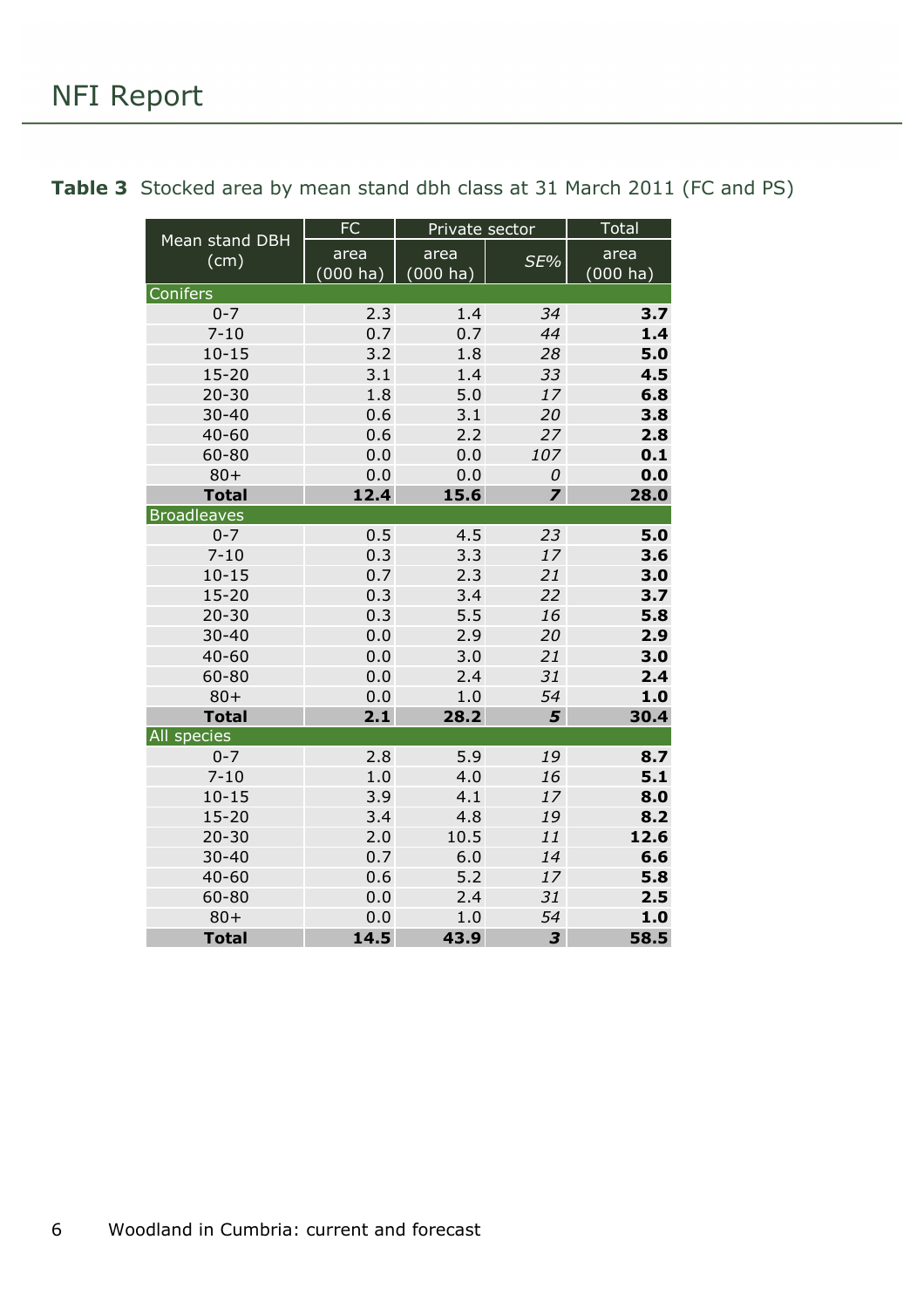<span id="page-6-0"></span>

|  |  | <b>Table 4</b> Standing volume by principal species at 31 March 2011 (FC and PS) |  |  |  |
|--|--|----------------------------------------------------------------------------------|--|--|--|
|--|--|----------------------------------------------------------------------------------|--|--|--|

|                        | FC                              | Private sector                         |                         | <b>Total</b>                    |
|------------------------|---------------------------------|----------------------------------------|-------------------------|---------------------------------|
| Principal species      | volume                          | volume                                 |                         | volume                          |
|                        | $(000 \text{ m}^3 \text{ obs})$ | $\sqrt{(000 \text{ m}^3 \text{ obs})}$ | SE%                     | $(000 \text{ m}^3 \text{ obs})$ |
| Cumbria                |                                 |                                        |                         |                                 |
| <b>All conifers</b>    | 2,471                           | 4,546                                  | 9                       | 7,016                           |
| Sitka spruce           | 1,805                           | 2,191                                  | 18                      | 3,996                           |
| Scots pine             | 74                              | 436                                    | 25                      | 511                             |
| Corsican pine          | $\overline{7}$                  | $\Omega$                               | $\Omega$                | $\overline{\mathbf{z}}$         |
| Norway spruce          | 64                              | 479                                    | 34                      | 544                             |
| Larches                | 268                             | 1,193                                  | 20                      | 1,461                           |
| Douglas fir            | 96                              | 23                                     | 68                      | 119                             |
| Lodgepole pine         | 106                             | 73                                     | 89                      | 178                             |
| Other conifers         | 50                              | 164                                    | 68                      | 214                             |
| <b>All broadleaves</b> | 291                             | 4,894                                  | 12                      | 5,185                           |
| Oak                    | 105                             | 1,912                                  | 15                      | 2,016                           |
| <b>Beech</b>           | 34                              | 719                                    | 62                      | 753                             |
| Sycamore               | 9                               | 463                                    | 34                      | 472                             |
| Ash                    | 23                              | 486                                    | 26                      | 509                             |
| <b>Birch</b>           | 41                              | 622                                    | 15                      | 663                             |
| Sweet chestnut         | $\overline{0}$                  | 0                                      | 0                       | 0                               |
| Hazel                  | 22                              | 78                                     | 34                      | 100                             |
| Hawthorn               | $\overline{0}$                  | 41                                     | 42                      | 41                              |
| Alder                  | 3                               | 403                                    | 30                      | 407                             |
| Willow                 | $\Omega$                        | 28                                     | 30                      | 28                              |
| Other broadleaves      | 53                              | 85                                     | 36                      | 139                             |
| <b>All species</b>     | 2,762                           | 9,475                                  | $\overline{\mathbf{z}}$ | 12,237                          |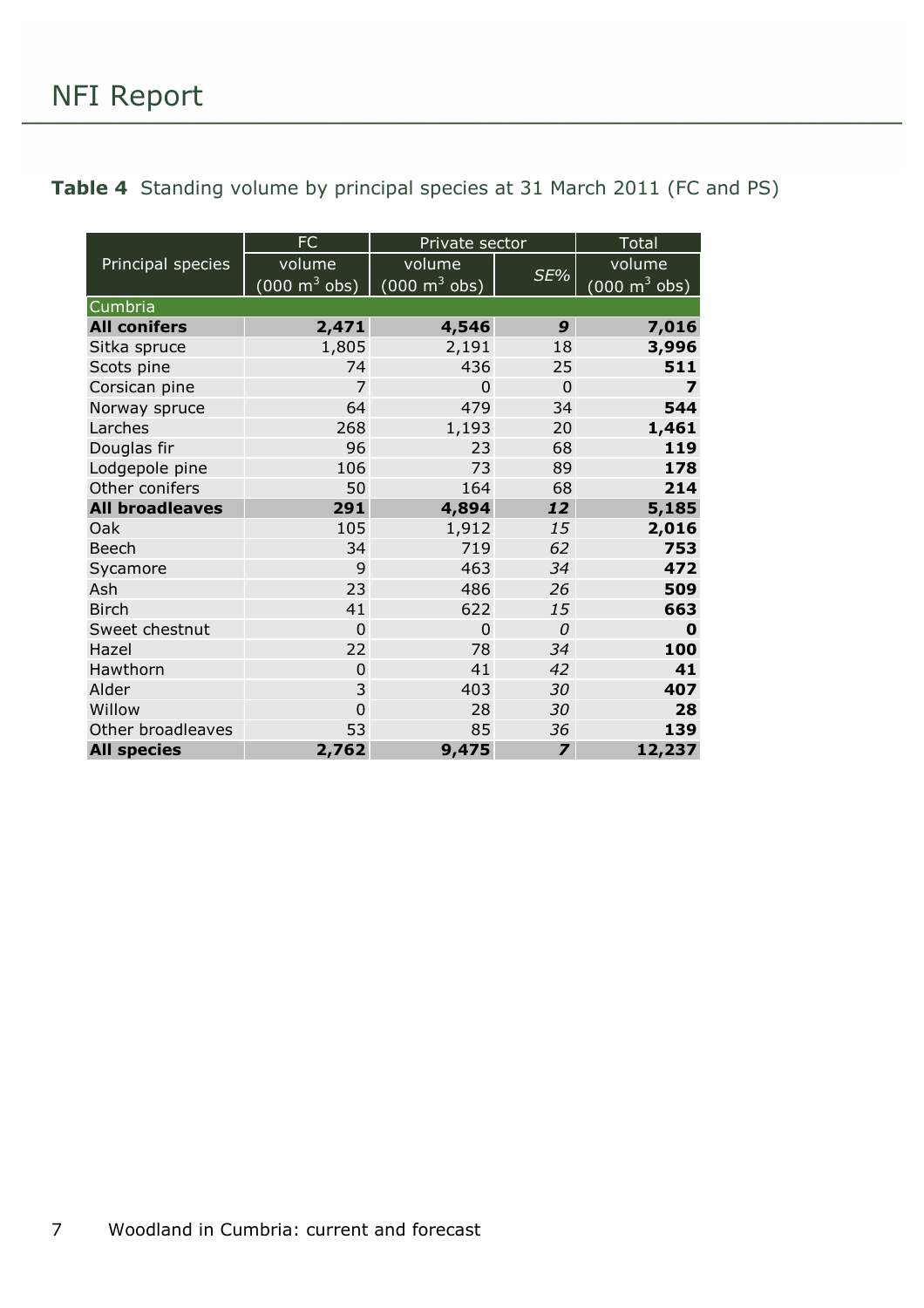### NFI Report

|                    | <b>FC</b>                       | Private sector                  |                         | <b>Total</b>                    |
|--------------------|---------------------------------|---------------------------------|-------------------------|---------------------------------|
| Age class (years)  | volume                          | volume                          |                         | volume                          |
|                    | $(000 \text{ m}^3 \text{ obs})$ | $(000 \text{ m}^3 \text{ obs})$ | SE%                     | $(000 \text{ m}^3 \text{ obs})$ |
| Conifers           |                                 |                                 |                         |                                 |
| $0 - 10$           | $\mathbf{1}$                    | $\mathbf{1}$                    | 80                      | $\overline{2}$                  |
| $11 - 20$          | 55                              | 66                              | 47                      | 121                             |
| $21 - 40$          | 1,006                           | 1,456                           | 24                      | 2,462                           |
| $41 - 60$          | 1,059                           | 2,647                           | 17                      | 3,706                           |
| $61 - 80$          | 249                             | 374                             | 40                      | 624                             |
| 81-100             | 93                              | $\mathbf{1}$                    | 97                      | 94                              |
| $100+$             | 8                               | $\overline{0}$                  | 0                       | 8                               |
| <b>Total</b>       | 2,471                           | 4,546                           | 9                       | 7,016                           |
| <b>Broadleaves</b> |                                 |                                 |                         |                                 |
| $0 - 10$           | $\mathbf 0$                     | $\overline{2}$                  | 53                      | $\overline{\mathbf{2}}$         |
| $11 - 20$          | $\overline{2}$                  | 45                              | 24                      | 47                              |
| $21 - 40$          | 8                               | 671                             | 20                      | 679                             |
| $41 - 60$          | 71                              | 780                             | 27                      | 851                             |
| 61-80              | 89                              | 1,362                           | 20                      | 1,451                           |
| 81-100             | 36                              | 1,077                           | 21                      | 1,113                           |
| $100+$             | 85                              | 958                             | 51                      | 1,043                           |
| <b>Total</b>       | 291                             | 4,894                           | 12                      | 5,185                           |
| All species        |                                 |                                 |                         |                                 |
| $0 - 10$           | $\mathbf{1}$                    | 3                               | 45                      | 4                               |
| $11 - 20$          | 57                              | 108                             | 33                      | 165                             |
| $21 - 40$          | 1,013                           | 2,136                           | 18                      | 3,150                           |
| $41 - 60$          | 1,130                           | 3,414                           | 15                      | 4,544                           |
| 61-80              | 339                             | 1,761                           | 18                      | 2,100                           |
| 81-100             | 129                             | 1,083                           | 21                      | 1,212                           |
| $100+$             | 93                              | 969                             | 51                      | 1,062                           |
| <b>Total</b>       | 2,762                           | 9,475                           | $\overline{\mathbf{z}}$ | 12,237                          |

#### <span id="page-7-0"></span>**Table 5** Standing volume by age class at 31 March 2011 (FC and PS)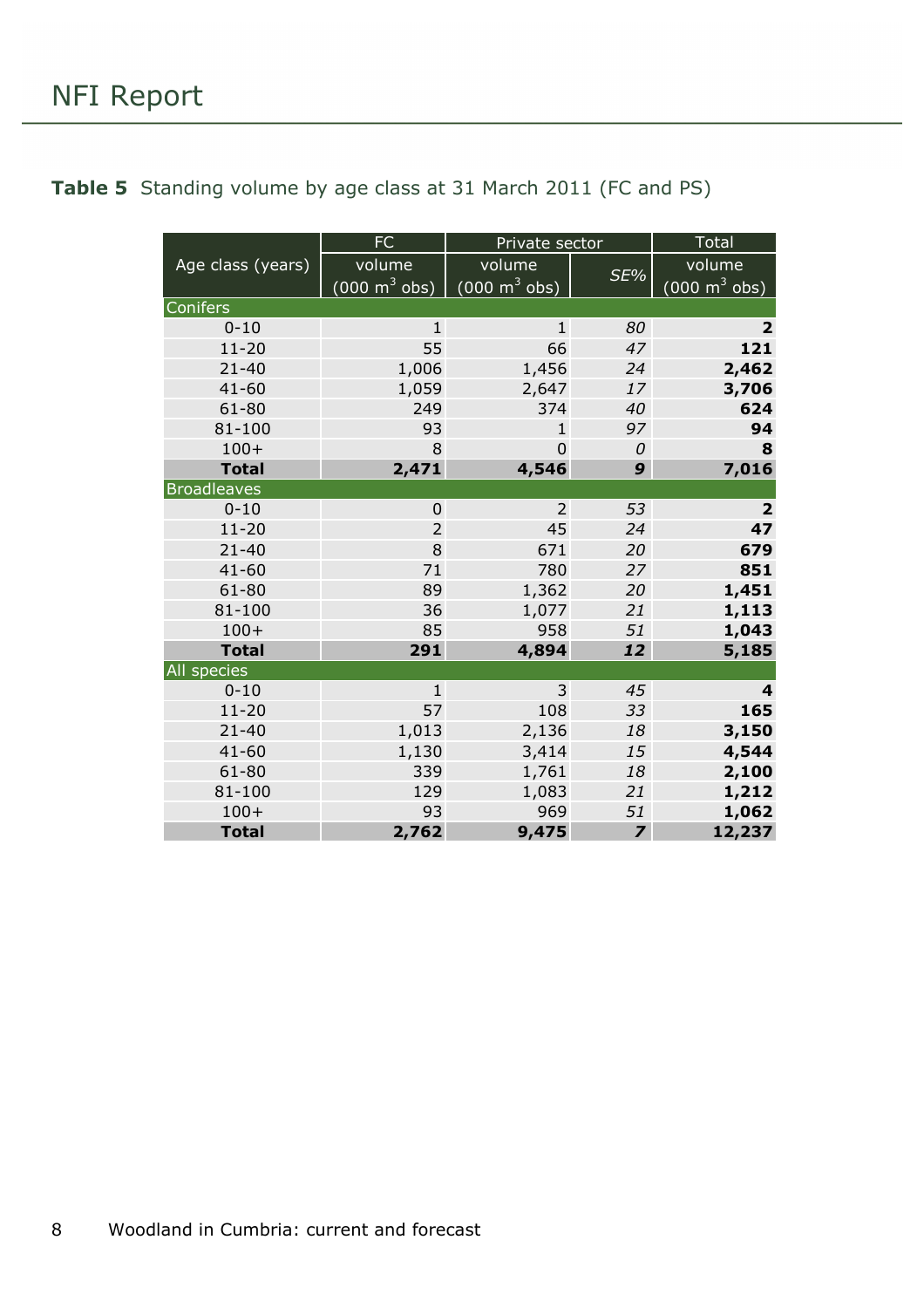|                        | <b>FC</b>                       | Private sector                  |                         | Total                           |
|------------------------|---------------------------------|---------------------------------|-------------------------|---------------------------------|
| Mean stand DBH<br>(cm) | volume                          | volume                          | SE%                     | volume                          |
|                        | $(000 \text{ m}^3 \text{ obs})$ | $(000 \text{ m}^3 \text{ obs})$ |                         | $(000 \text{ m}^3 \text{ obs})$ |
| Conifers               |                                 |                                 |                         |                                 |
| $0 - 7$                | $\mathbf 0$                     | $\mathbf{1}$                    | 56                      | 1                               |
| $7 - 10$               | 14                              | 29                              | 47                      | 44                              |
| $10 - 15$              | 369                             | 241                             | 35                      | 610                             |
| $15 - 20$              | 866                             | 378                             | 35                      | 1,244                           |
| $20 - 30$              | 777                             | 1,914                           | 20                      | 2,692                           |
| $30 - 40$              | 226                             | 1,156                           | 23                      | 1,382                           |
| $40 - 60$              | 195                             | 770                             | 26                      | 965                             |
| 60-80                  | 15                              | 56                              | 107                     | 72                              |
| $80 +$                 | $\overline{7}$                  | $\mathbf 0$                     | 0                       | $\overline{z}$                  |
| <b>Total</b>           | 2,471                           | 4,546                           | 9                       | 7,016                           |
| <b>Broadleaves</b>     |                                 |                                 |                         |                                 |
| $0 - 7$                | $\mathbf 0$                     | 5                               | 43                      | 6                               |
| $7 - 10$               | 8                               | 99                              | 26                      | 107                             |
| $10 - 15$              | 116                             | 209                             | 22                      | 325                             |
| $15 - 20$              | 75                              | 420                             | 23                      | 495                             |
| $20 - 30$              | 84                              | 933                             | 18                      | 1,017                           |
| $30 - 40$              | $\overline{2}$                  | 640                             | 21                      | 642                             |
| $40 - 60$              | 6                               | 870                             | 21                      | 876                             |
| 60-80                  | $\mathbf 0$                     | 1,285                           | 44                      | 1,285                           |
| $80 +$                 | $\mathbf 0$                     | 433                             | 50                      | 433                             |
| <b>Total</b>           | 291                             | 4,894                           | 12                      | 5,185                           |
| All species            |                                 |                                 |                         |                                 |
| $0 - 7$                | 0                               | 6                               | 38                      | $\overline{\mathbf{z}}$         |
| $7 - 10$               | 22                              | 130                             | 23                      | 153                             |
| $10 - 15$              | 486                             | 441                             | 22                      | 926                             |
| $15 - 20$              | 941                             | 793                             | 22                      | 1,735                           |
| $20 - 30$              | 861                             | 2,866                           | 15                      | 3,727                           |
| $30 - 40$              | 228                             | 1,818                           | 17                      | 2,046                           |
| $40 - 60$              | 201                             | 1,623                           | 17                      | 1,824                           |
| 60-80                  | 15                              | 1,358                           | 42                      | 1,374                           |
| $80 +$                 | $\overline{7}$                  | 438                             | 50                      | 445                             |
| <b>Total</b>           | 2,762                           | 9,475                           | $\overline{\mathbf{z}}$ | 12,237                          |

<span id="page-8-0"></span>**Table 6** Standing volume by mean stand dbh class at 31 March 2011 (FC and PS)

Standing volume and stocked area of Scots pine, Corsican pine and lodgepole pine may be susceptible to Dothistroma needle blight. Standing volume and stocked area of larches may be susceptible to Phytophthora. Please refer to the *Interpreting NFI timber volume forecasts* report for a full discussion of how Dothistroma needle blight and Phytophthora may influence the scheduling of production within the UK.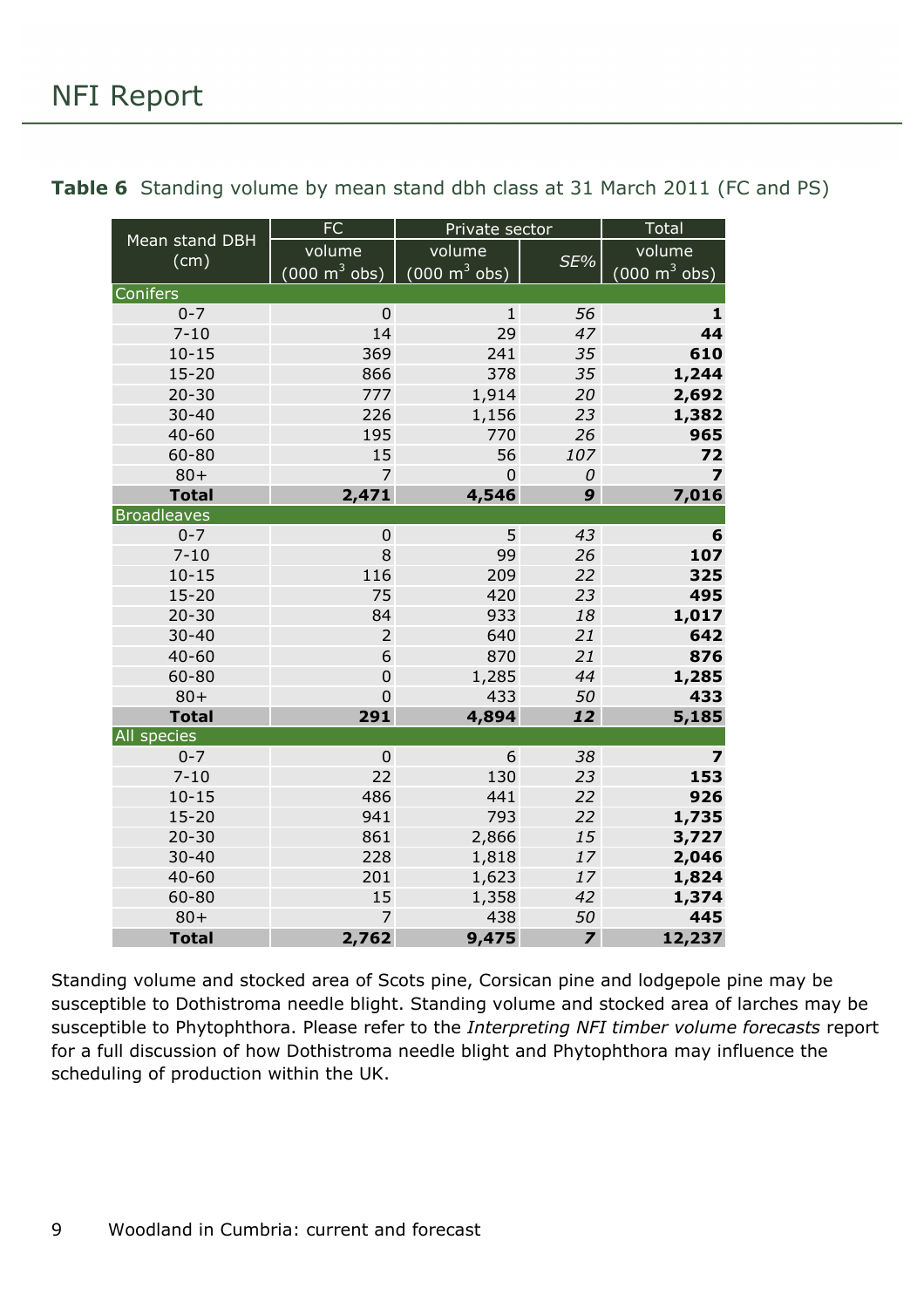### <span id="page-9-0"></span>25-year forecast of standing volume

Refer to the *25-year forecast of softwood timber availability* report for a description of the underlying methodology and interpretation, also for the England and GB context.

The following volumes and areas have not been included in the main forecast results. See *25 year forecast of softwood timber availability* statistical report.

**Note:** The PS forecast assumes management according to a scenario based on felling at age of maximum mean annual increment with moderate wind risk measures. This approach has been used for Tables 7-11.

The application of this management scenario to broadleaves may be inappropriate and the implications have yet to be fully investigated. It is likely that the actual development of the BL standing volume, net increment and production over the next 25 years will form a different trajectory dependant on actual future harvesting. It is planned that future reports will include different scenarios (management assumptions) for evaluation purposes.

|                        | FC             |                                 | Private sector | FC  | Private sector |               |  |
|------------------------|----------------|---------------------------------|----------------|-----|----------------|---------------|--|
| Principal species      |                | volume                          |                |     | area           |               |  |
|                        |                | $(000 \text{ m}^3 \text{ obs})$ | $SE\%$         |     | $(000)$ ha)    | SE %          |  |
| Marches                |                |                                 |                |     |                |               |  |
| <b>All conifers</b>    | 154            | 1,424                           | 23             | 0.5 | 3.4            | 20            |  |
| Sitka spruce           | 111            | 399                             | 55             | 0.3 | 0.7            | 53            |  |
| Scots pine             | $\overline{2}$ | 40                              | 79             | 0.0 | 0.1            | 79            |  |
| Corsican pine          | $\mathbf{1}$   | $\mathbf 0$                     | 0              | 0.0 | 0.0            | 0             |  |
| Norway spruce          | 5              | 0                               | $\Omega$       | 0.0 | 0.0            | 0             |  |
| Larches                | 5              | 1,020                           | 22             | 0.0 | 2.7            | 22            |  |
| Douglas fir            | 6              | 18                              | 87             | 0.0 | 0.1            | 91            |  |
| Lodgepole pine         | 15             | $\overline{0}$                  | $\Omega$       | 0.1 | 0.0            | 0             |  |
| Other conifers         | 10             | $\overline{0}$                  | $\Omega$       | 0.0 | 0.0            | 0             |  |
| <b>All broadleaves</b> | $\mathbf{1}$   | 2,208                           | 16             |     | 0.0<br>8.3     |               |  |
| Oak                    | $\mathbf 0$    | 796                             | 32             | 0.0 | 2.3            | 27            |  |
| <b>Beech</b>           | $\mathbf 0$    | 6                               | 106            | 0.0 | 0.0            | 106           |  |
| Sycamore               | $\overline{0}$ | 288                             | 49             | 0.0 | 0.8            | 38            |  |
| Ash                    | $\overline{0}$ | 323                             | 34             | 0.0 | 1.1            | 29            |  |
| <b>Birch</b>           | $\mathbf 0$    | 308                             | 22             | 0.0 | 2.3            | 25            |  |
| Sweet chestnut         | $\overline{0}$ | $\overline{0}$                  | 0              | 0.0 | 0.0            | $\mathcal{O}$ |  |
| Hazel                  | $\mathbf 0$    | 18                              | 61             | 0.0 | 0.1            | 58            |  |
| Hawthorn               | $\overline{0}$ | $\overline{0}$                  | 0              | 0.0 | 0.0            | 0             |  |
| Alder                  | $\overline{0}$ | 379                             | 33             | 0.0 | 1.4            | 33            |  |
| Willow                 | $\overline{0}$ | $\overline{0}$                  | 0              | 0.0 | 0.0            | 0             |  |
| Other broadleaves      | 0              | 46                              | 61             | 0.0 | 0.2            | 62            |  |
| <b>All species</b>     | 155            | 3,639                           | 14             | 0.5 | 11.7           | 11            |  |

#### <span id="page-9-1"></span>**Table 7** Overdue volumes and areas for the FC and the Private sector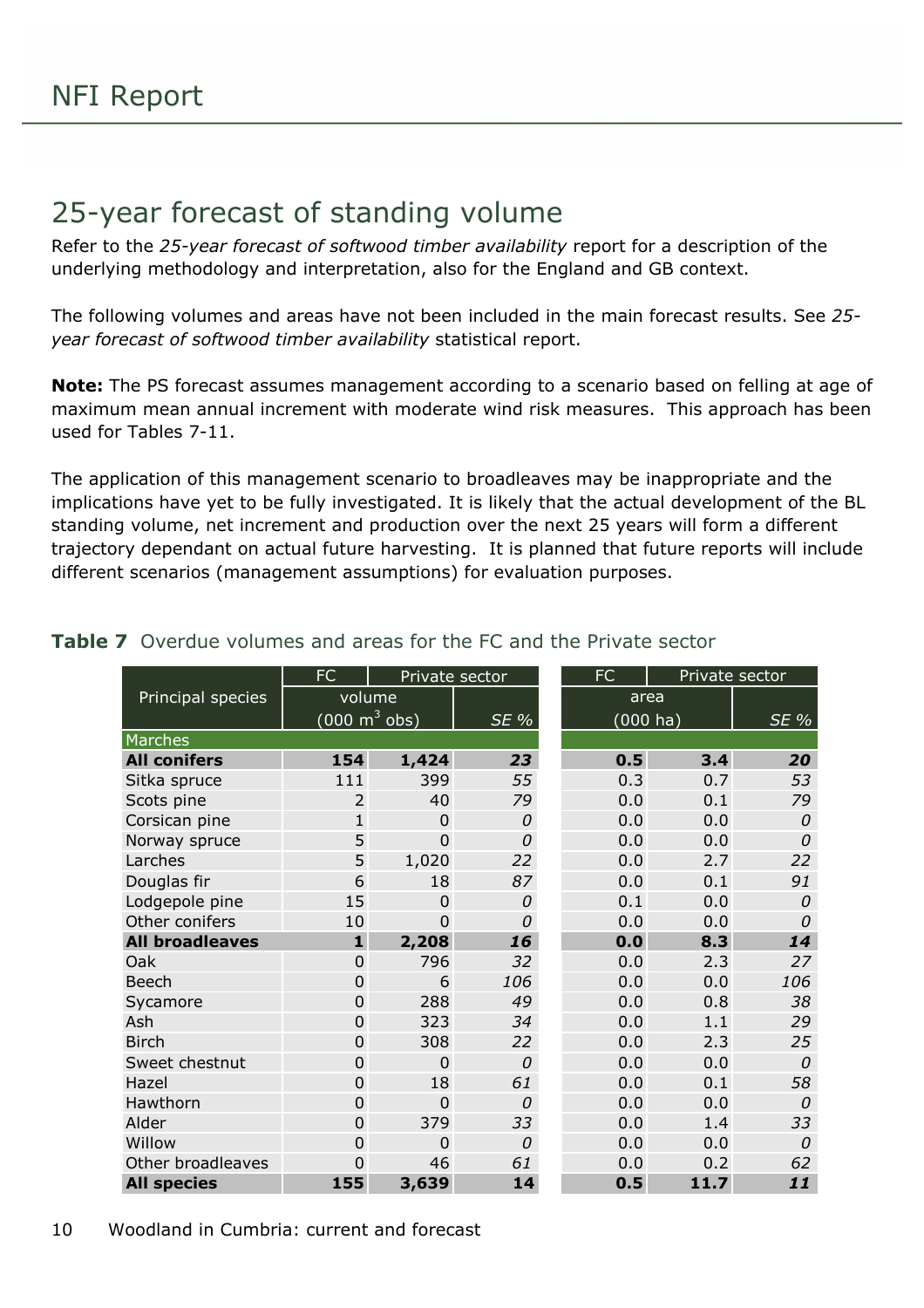<span id="page-10-0"></span>**Table 8** 25-year forecast of average annual standing volume by species type and period

|                        | FC                              | Private sector                  | Total     |                                 |
|------------------------|---------------------------------|---------------------------------|-----------|---------------------------------|
| <b>Forecast Period</b> | volume                          | volume                          | SE%       | volume                          |
|                        | $(000 \text{ m}^3 \text{ obs})$ | $(000 \text{ m}^3 \text{ obs})$ |           | $(000 \text{ m}^3 \text{ obs})$ |
| <b>Conifers</b>        |                                 |                                 |           |                                 |
| 2012-2016              | 2,411                           | 3,286                           | 12        | 5,696                           |
| 2017-2021              | 2,374                           | 3,467                           | 13        | 5,841                           |
| 2022-2026              | 2,300                           | 3,220                           | 12        | 5,519                           |
| 2027-2031              | 2,163                           | 2,452                           | 14        | 4,615                           |
| 2032-2036              | 2,129                           | 1,971                           | 13        | 4,100                           |
| <b>Broadleaves</b>     |                                 |                                 |           |                                 |
| 2012-2016              | 302                             | 2,114                           | 11        | 2,416                           |
| 2017-2021              | 324                             | 1,747                           | 12        | 2,071                           |
| 2022-2026              | 346                             | 1,498                           | 12        | 1,844                           |
| 2027-2031              | 372                             | 1,371                           | 11        | 1,743                           |
| 2032-2036              | 398                             | 1,573                           | <i>10</i> | 1,971                           |
| All species            |                                 |                                 |           |                                 |
| 2012-2016              | 2,712                           | 5,427                           | 8         | 8,140                           |
| 2017-2021              | 2,698                           | 5,228                           | <i>10</i> | 7,926                           |
| 2022-2026              | 2,646                           | 4,712                           | 9         | 7,358                           |
| 2027-2031              | 2,535                           | 3,788                           | <i>10</i> | 6,323                           |
| 2032-2036              | 2,527                           | 3,493                           | 9         | 6,021                           |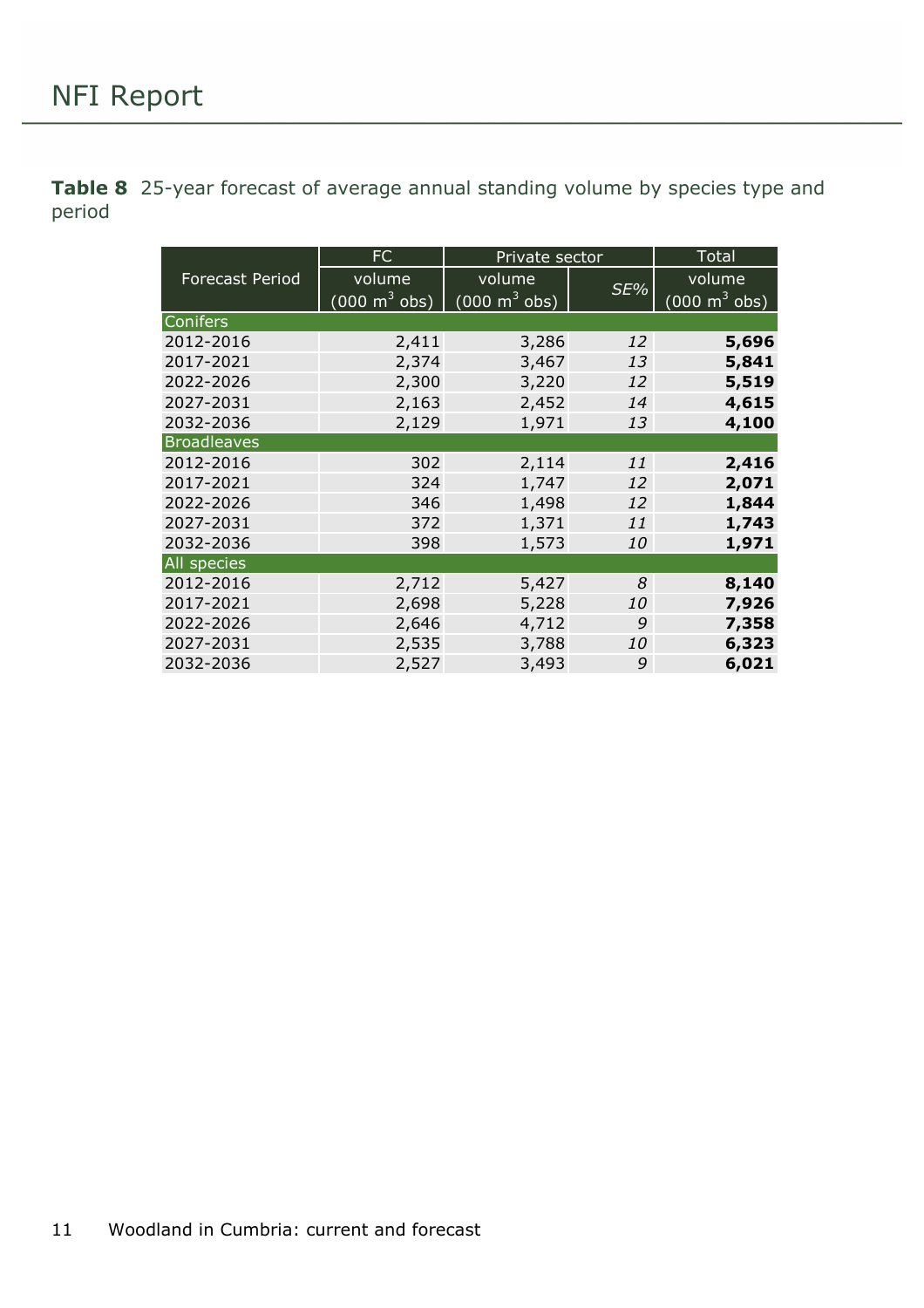<span id="page-11-0"></span>

|  | Table 9 25-year forecast of average annual net increment by species type and period |  |  |  |  |  |  |  |  |  |  |
|--|-------------------------------------------------------------------------------------|--|--|--|--|--|--|--|--|--|--|
|--|-------------------------------------------------------------------------------------|--|--|--|--|--|--|--|--|--|--|

|                    | <b>FC</b>                       | Private sector                  | Total     |                                 |
|--------------------|---------------------------------|---------------------------------|-----------|---------------------------------|
| Forecast period    | volume                          | volume                          |           | volume                          |
|                    | $(000 \text{ m}^3 \text{ obs})$ | $(000 \text{ m}^3 \text{ obs})$ | SE%       | $(000 \text{ m}^3 \text{ obs})$ |
| Conifers           |                                 |                                 |           |                                 |
| 2012-16            | 95                              | 178                             | 12        | 273                             |
| 2017-21            | 119                             | 174                             | 11        | 292                             |
| 2022-26            | 109                             | 179                             | 10        | 288                             |
| 2027-31            | 104                             | 156                             | 10        | 260                             |
| 2032-36            | 106                             | 145                             | 11        | 251                             |
| <b>Broadleaves</b> |                                 |                                 |           |                                 |
| 2012-16            | 5                               | 84                              | 13        | 89                              |
| 2017-21            | 6                               | 91                              | 11        | 96                              |
| 2022-26            | 6                               | 98                              | <i>10</i> | 104                             |
| 2027-31            | $\overline{7}$                  | 117                             | 9         | 124                             |
| 2032-36            | 6                               | 150                             | 8         | 156                             |
| All species        |                                 |                                 |           |                                 |
| 2012-16            | 99                              | 264                             | 9         | 363                             |
| 2017-21            | 124                             | 264                             | 8         | 388                             |
| 2022-26            | 115                             | 276                             | 7         | 392                             |
| 2027-31            | 111                             | 271                             | 6         | 382                             |
| 2032-36            | 112                             | 293                             | 6         | 405                             |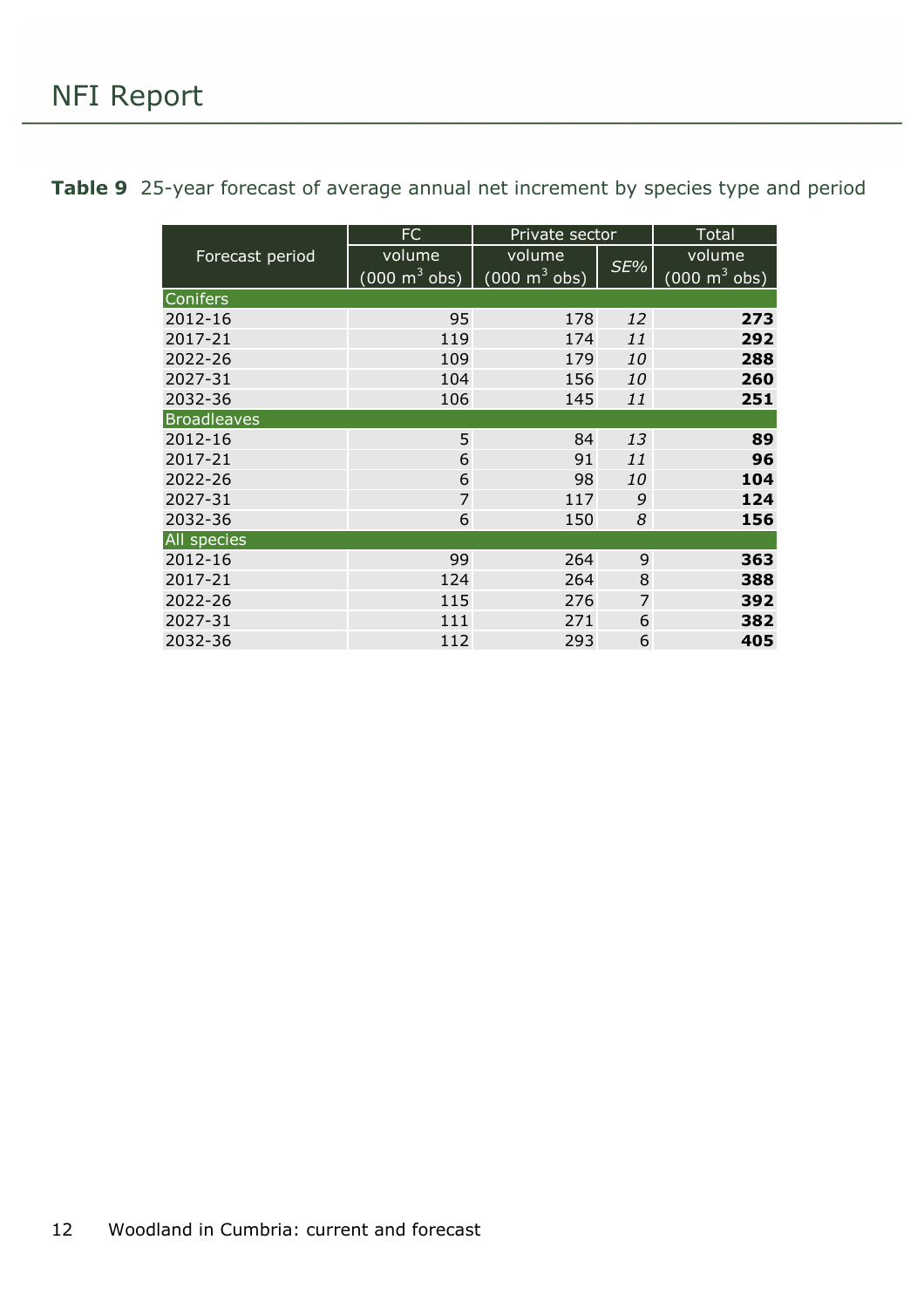#### <span id="page-12-0"></span>Table 10 Forecast of standing volume by age class for snapshot years

|               | <b>FC</b> | Private sector                                   |               | Total                               |                    | <b>FC</b>      | Private sector                                                  |               | Total                               |  |
|---------------|-----------|--------------------------------------------------|---------------|-------------------------------------|--------------------|----------------|-----------------------------------------------------------------|---------------|-------------------------------------|--|
| Conifers      | volume    | volume                                           |               | volume                              | <b>Broadleaves</b> | volume         | volume                                                          |               | volume                              |  |
|               |           | (000 m $^3$ obs) $(000 \text{ m}^3 \text{ obs})$ | SE%           | $(000 \; \text{m}^3 \; \text{obs})$ |                    |                | $(000 \text{ m}^3 \text{ obs})$ $(000 \text{ m}^3 \text{ obs})$ | SE%           | $(000 \; \text{m}^3 \; \text{obs})$ |  |
| 2012          |           |                                                  |               |                                     | 2012               |                |                                                                 |               |                                     |  |
| $0-20$ years  | 50        | 37                                               | 46            | 88                                  | $0-20$ years       | $\mathbf{1}$   | 56                                                              | 21            | 58                                  |  |
| $21-40$ years | 996       | 1,535                                            | 23            | 2,531                               | $21-40$ years      | 9              | 685                                                             | 20            | 694                                 |  |
| 41-60 years   | 1,207     | 1,545                                            | 21            | 2,752                               | 41-60 years        | 69             | 273                                                             | 33            | 342                                 |  |
| $61-80$ years | 346       | 33                                               | 84            | 379                                 | $61-80$ years      | 93             | 598                                                             | 28            | 692                                 |  |
| 81-100 years  | 133       | $\mathbf{1}$                                     | 97            | 135                                 | 81-100 years       | 37             | 495                                                             | 28            | 532                                 |  |
| $100+$ years  | 94        | $\Omega$                                         | $\mathcal{O}$ | 94                                  | $100+$ years       | 85             | $\mathbf{0}$                                                    | $\mathcal{O}$ | 85                                  |  |
| <b>Total</b>  | 2,531     | 3,151                                            | 12            | 5,682                               | <b>Total</b>       | 295            | 2,108                                                           | 11            | 2,403                               |  |
| 2017          |           |                                                  |               |                                     | 2017               |                |                                                                 |               |                                     |  |
| $0-20$ years  | 53        | 15                                               | 53            | 68                                  | $0-20$ years       | 2              | 127                                                             | 22            | 129                                 |  |
| $21-40$ years | 1,024     | 1,576                                            | 25            | 2,600                               | $21-40$ years      | 16             | 610                                                             | 25            | 626                                 |  |
| 41-60 years   | 937       | 1,731                                            | 21            | 2,668                               | $41-60$ years      | 60             | 276                                                             | 30            | 336                                 |  |
| $61-80$ years | 352       | 41                                               | 65            | 393                                 | $61-80$ years      | 108            | 561                                                             | 26            | 669                                 |  |
| 81-100 years  | 115       | $\overline{2}$                                   | 97            | 117                                 | 81-100 years       | 41             | 373                                                             | 34            | 414                                 |  |
| $100+$ years  | 8         | $\mathbf 0$                                      | $\mathcal{O}$ | 8                                   | $100+$ years       | 88             | $\mathbf{0}$                                                    | $\mathcal{O}$ | 88                                  |  |
| <b>Total</b>  | 2,489     | 3,365                                            | 13            | 5,854                               | <b>Total</b>       | 315            | 1,947                                                           | 12            | 2,262                               |  |
| 2022          |           |                                                  |               |                                     | 2022               |                |                                                                 |               |                                     |  |
| $0-20$ years  | 43        | 81                                               | 23            | 124                                 | $0-20$ years       | $\overline{4}$ | 73                                                              | 27            | 77                                  |  |
| $21-40$ years | 1,164     | 1,150                                            | 28            | 2,314                               | $21-40$ years      | 24             | 430                                                             | 17            | 454                                 |  |
| 41-60 years   | 669       | 2,040                                            | 22            | 2,709                               | $41-60$ years      | 18             | 527                                                             | 28            | 545                                 |  |
| $61-80$ years | 382       | 315                                              | 49            | 697                                 | $61-80$ years      | 135            | 328                                                             | 31            | 464                                 |  |
| 81-100 years  | 171       | 0                                                | $\mathcal{O}$ | 171                                 | 81-100 years       | 51             | 210                                                             | 41            | 261                                 |  |
| $100+$ years  | 19        | 0                                                | $\mathcal{O}$ | 19                                  | $100+$ years       | 106            | $\mathbf{0}$                                                    | $\mathcal{O}$ | 106                                 |  |
| <b>Total</b>  | 2,449     | 3,585                                            | 13            | 6,034                               | <b>Total</b>       | 338            | 1,568                                                           | 13            | 1,906                               |  |
| 2027          |           |                                                  |               |                                     | 2027               |                |                                                                 |               |                                     |  |
| $0-20$ years  | 38        | 270                                              | 21            | 308                                 | $0-20$ years       | 2              | 130                                                             | 18            | 132                                 |  |
| $21-40$ years | 830       | 655                                              | 33            | 1,485                               | $21-40$ years      | 35             | 501                                                             | 17            | 536                                 |  |
| $41-60$ years | 872       | 1,476                                            | 24            | 2,348                               | $41-60$ years      | 19             | 241                                                             | 26            | 259                                 |  |
| $61-80$ years | 374       | 383                                              | 41            | 757                                 | $61-80$ years      | 144            | 306                                                             | 36            | 450                                 |  |
| 81-100 years  | 160       | 0                                                | $\mathcal{O}$ | 160                                 | 81-100 years       | 47             | 225                                                             | 37            | 272                                 |  |
| $100+$ years  | 58        | $\mathbf 0$                                      | $\mathcal{O}$ | 58                                  | $100+$ years       | 117            | $\mathbf{0}$                                                    | $\mathcal{O}$ | 117                                 |  |
| <b>Total</b>  | 2,332     | 2,784                                            | 14            | 5,115                               | <b>Total</b>       | 363            | 1,403                                                           | 12            | 1,766                               |  |
| 2032          |           |                                                  |               |                                     | 2032               |                |                                                                 |               |                                     |  |
| $0-20$ years  | 93        | 345                                              | 20            | 438                                 | $0-20$ years       | $\mathbf 0$    | 321                                                             | 13            | 322                                 |  |
| $21-40$ years | 587       | 314                                              | 29            | 901                                 | $21-40$ years      | 41             | 658                                                             | 17            | 699                                 |  |
| 41-60 years   | 840       | 1,271                                            | 27            | 2,111                               | $41-60$ years      | 23             | 137                                                             | 26            | 160                                 |  |
| $61-80$ years | 306       | 287                                              | 36            | 593                                 | $61-80$ years      | 85             | 241                                                             | 39            | 326                                 |  |
| 81-100 years  | 225       | 0                                                | $\mathcal{O}$ | 225                                 | 81-100 years       | 107            | 144                                                             | 48            | 251                                 |  |
| $100+$ years  | 98        | $\Omega$                                         | $\theta$      | 98                                  | $100+$ years       | 132            | $\overline{4}$                                                  | 108           | 136                                 |  |
| <b>Total</b>  | 2,150     | 2,217                                            | 15            | 4,367                               | <b>Total</b>       | 389            | 1,505                                                           | 11            | 1,894                               |  |

|                    | Γ∪                              | Private sector                   |     | i otal                          |
|--------------------|---------------------------------|----------------------------------|-----|---------------------------------|
| <b>Broadleaves</b> | volume                          | volume                           |     | volume                          |
|                    | $(000 \text{ m}^3 \text{ obs})$ | $\vert$ (000 m <sup>3</sup> obs) | SE% | $(000 \text{ m}^3 \text{ obs})$ |
| 2012               |                                 |                                  |     |                                 |
| $0-20$ years       | 1                               | 56                               | 21  | 58                              |
| $21-40$ years      | 9                               | 685                              | 20  | 694                             |
| 41-60 years        | 69                              | 273                              | 33  | 342                             |
| $61-80$ years      | 93                              | 598                              | 28  | 692                             |
| 81-100 years       | 37                              | 495                              | 28  | 532                             |
| $100+$ years       | 85                              | $\Omega$                         | 0   | 85                              |
| <b>Total</b>       | 295                             | 2,108                            | 11  | 2,403                           |
| 2017               |                                 |                                  |     |                                 |
| $0-20$ years       | 2                               | 127                              | 22  | 129                             |
|                    | 16                              | 610                              | 25  | 626                             |
| $21-40$ years      |                                 |                                  |     |                                 |
| $41-60$ years      | 60                              | 276                              | 30  | 336                             |
| $61-80$ years      | 108                             | 561                              | 26  | 669                             |
| 81-100 years       | 41                              | 373                              | 34  | 414                             |
| $100+$ years       | 88                              | 0                                | 0   | 88                              |
| <b>Total</b>       | 315                             | 1,947                            | 12  | 2,262                           |
| 2022               |                                 |                                  |     |                                 |
| $0-20$ years       | $\overline{4}$                  | 73                               | 27  | 77                              |
| $21-40$ years      | 24                              | 430                              | 17  | 454                             |
| 41-60 years        | 18                              | 527                              | 28  | 545                             |
| $61-80$ years      | 135                             | 328                              | 31  | 464                             |
| 81-100 years       | 51                              | 210                              | 41  | 261                             |
| $100+$ years       | 106                             | 0                                | 0   | 106                             |
| <b>Total</b>       | 338                             | 1,568                            | 13  | 1,906                           |
| 2027               |                                 |                                  |     |                                 |
| $0-20$ years       | $\overline{2}$                  | 130                              | 18  | 132                             |
| $21-40$ years      | 35                              | 501                              | 17  | 536                             |
| 41-60 years        | 19                              | 241                              | 26  | 259                             |
| $61-80$ years      | 144                             | 306                              | 36  | 450                             |
| 81-100 years       | 47                              | 225                              | 37  | 272                             |
| $100+$ years       | 117                             | 0                                | 0   | 117                             |
| <b>Total</b>       | 363                             | 1,403                            | 12  | 1,766                           |
| 2032               |                                 |                                  |     |                                 |
| $0-20$ years       | 0                               | 321                              | 13  | 322                             |
| $21-40$ years      | 41                              | 658                              | 17  | 699                             |
| 41-60 years        | 23                              | 137                              | 26  | 160                             |
| $61-80$ years      | 85                              | 241                              | 39  | 326                             |
| 81-100 years       | 107                             | 144                              | 48  | 251                             |
| $100+$ years       | 132                             | $\overline{4}$                   | 108 | 136                             |
| <b>Total</b>       | 389                             | 1,505                            | 11  | 1,894                           |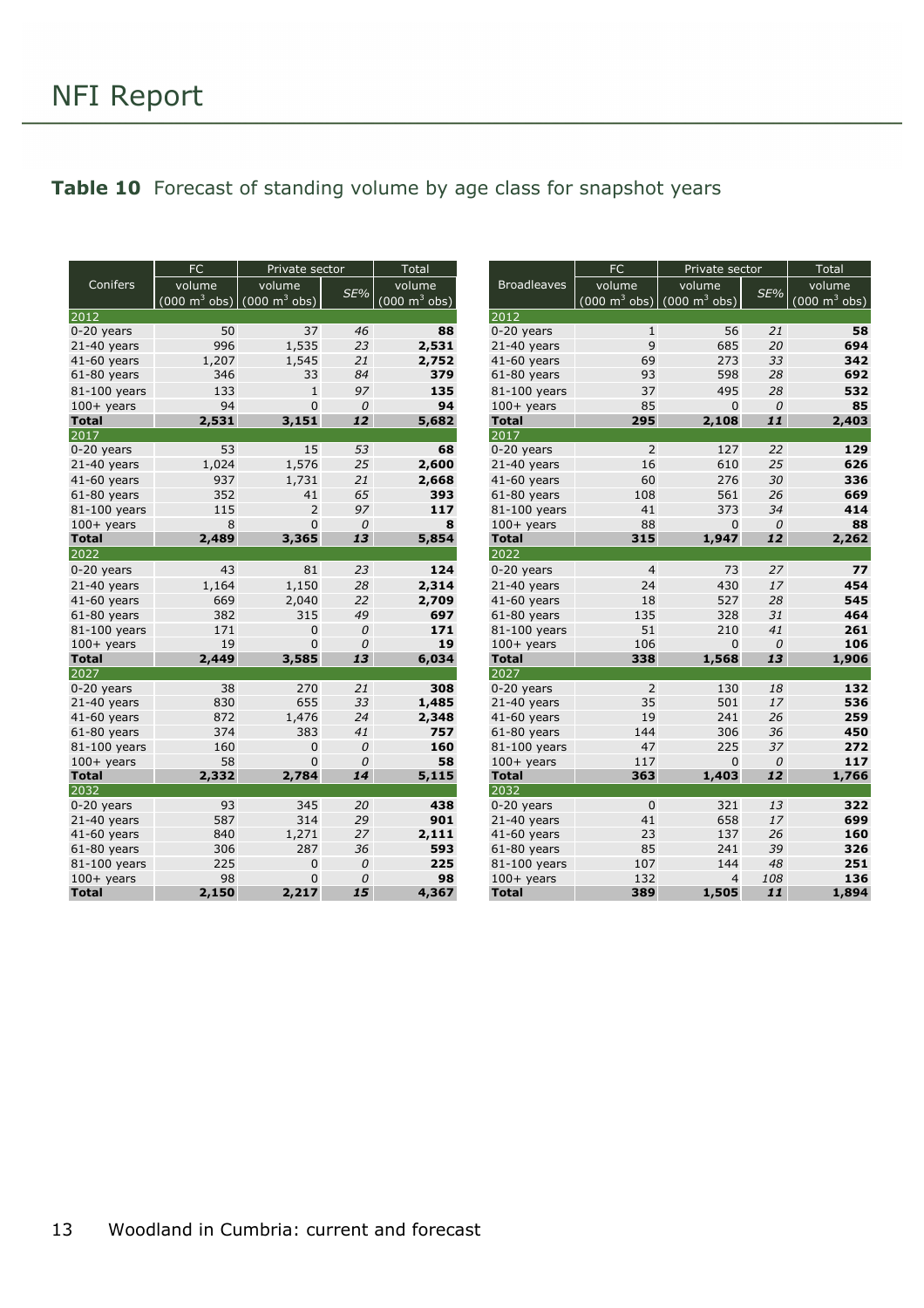#### <span id="page-13-0"></span>Table 10 (cont'd) Forecast of standing volume by age class for snapshot years

|                               | <b>FC</b>                                                       | Private sector |          | Total                           |  |
|-------------------------------|-----------------------------------------------------------------|----------------|----------|---------------------------------|--|
| All species                   | volume                                                          | volume         |          | volume                          |  |
|                               | $(000 \text{ m}^3 \text{ obs})$ $(000 \text{ m}^3 \text{ obs})$ |                | SE%      | $(000 \text{ m}^3 \text{ obs})$ |  |
| 2012                          |                                                                 |                |          |                                 |  |
| $0-20$ years                  | 50                                                              | 90             | 24       | 141                             |  |
| $21-40$ years                 | 996                                                             | 2,228          | 18       | 3,224                           |  |
| 41-60 years                   | 1,207                                                           | 1,818          | 19       | 3,024                           |  |
| $61-80$ years                 | 346                                                             | 639            | 26       | 985                             |  |
| 81-100 years                  | 133                                                             | 503            | 28       | 637                             |  |
| $100+$ years                  | 94                                                              | 0              | 0        | 94                              |  |
| <b>Total</b>                  | 2,826                                                           | 5,279          | 8        | 8,104                           |  |
| 2017                          |                                                                 |                |          |                                 |  |
| 0-20 years                    | 55                                                              | 138            | 21       | 193                             |  |
| $21-40$ years                 | 1,040                                                           | 2,186          | 20       | 3,226                           |  |
| 41-60 years                   | 997                                                             | 2,022          | 19       | 3,019                           |  |
| $61-80$ years                 | 460                                                             | 610            | 25       | 1,070                           |  |
| 81-100 years                  | 156                                                             | 380            | 34       | 536                             |  |
| $100+$ years                  | 96                                                              | 0              | 0        | 96                              |  |
| <b>Total</b>                  | 2,804                                                           | 5,336          | 9        | 8,140                           |  |
| 2022                          |                                                                 |                |          |                                 |  |
| $0-20$ years                  | 47                                                              | 151            | 18       | 198                             |  |
| $21-40$ years                 | 1,188                                                           | 1,552          | 22       | 2,740                           |  |
| 41-60 years                   | 687                                                             | 2,607          | 19       | 3,295                           |  |
| $61-80$ years                 | 517                                                             | 635            | 30       | 1,152                           |  |
| 81-100 years                  | 222                                                             | 213            | 41       | 435                             |  |
| $100+$ years                  | 125                                                             | 0              | 0        | 125                             |  |
| <b>Total</b>                  | 2,787                                                           | 5,158          | 10       | 7,945                           |  |
| 2027                          |                                                                 |                |          |                                 |  |
| $0-20$ years<br>$21-40$ years | 39<br>865                                                       | 398            | 15<br>21 | 437                             |  |
| 41-60 years                   | 891                                                             | 1,166          | 23       | 2,032                           |  |
| $61-80$ years                 | 518                                                             | 1,666<br>703   | 28       | 2,557<br>1,221                  |  |
| 81-100 years                  | 207                                                             | 229            | 37       | 435                             |  |
| $100+$ years                  | 175                                                             | $\mathbf 0$    | 0        | 175                             |  |
| <b>Total</b>                  | 2,695                                                           | 4,161          | 10       | 6,856                           |  |
| 2032                          |                                                                 |                |          |                                 |  |
| $0-20$ years                  | 93                                                              | 658            | 12       | 752                             |  |
| $21-40$ years                 | 628                                                             | 970            | 15       | 1,598                           |  |
| $41-60$ years                 | 863                                                             | 1,364          | 27       | 2,227                           |  |
| $61-80$ years                 | 392                                                             | 539            | 27       | 931                             |  |
| 81-100 years                  | 333                                                             | 146            | 48       | 479                             |  |
| $100+$ years                  | 230                                                             | $\overline{4}$ | 108      | 234                             |  |
| <b>Total</b>                  | 2,539                                                           | 3,681          | 10       | 6,220                           |  |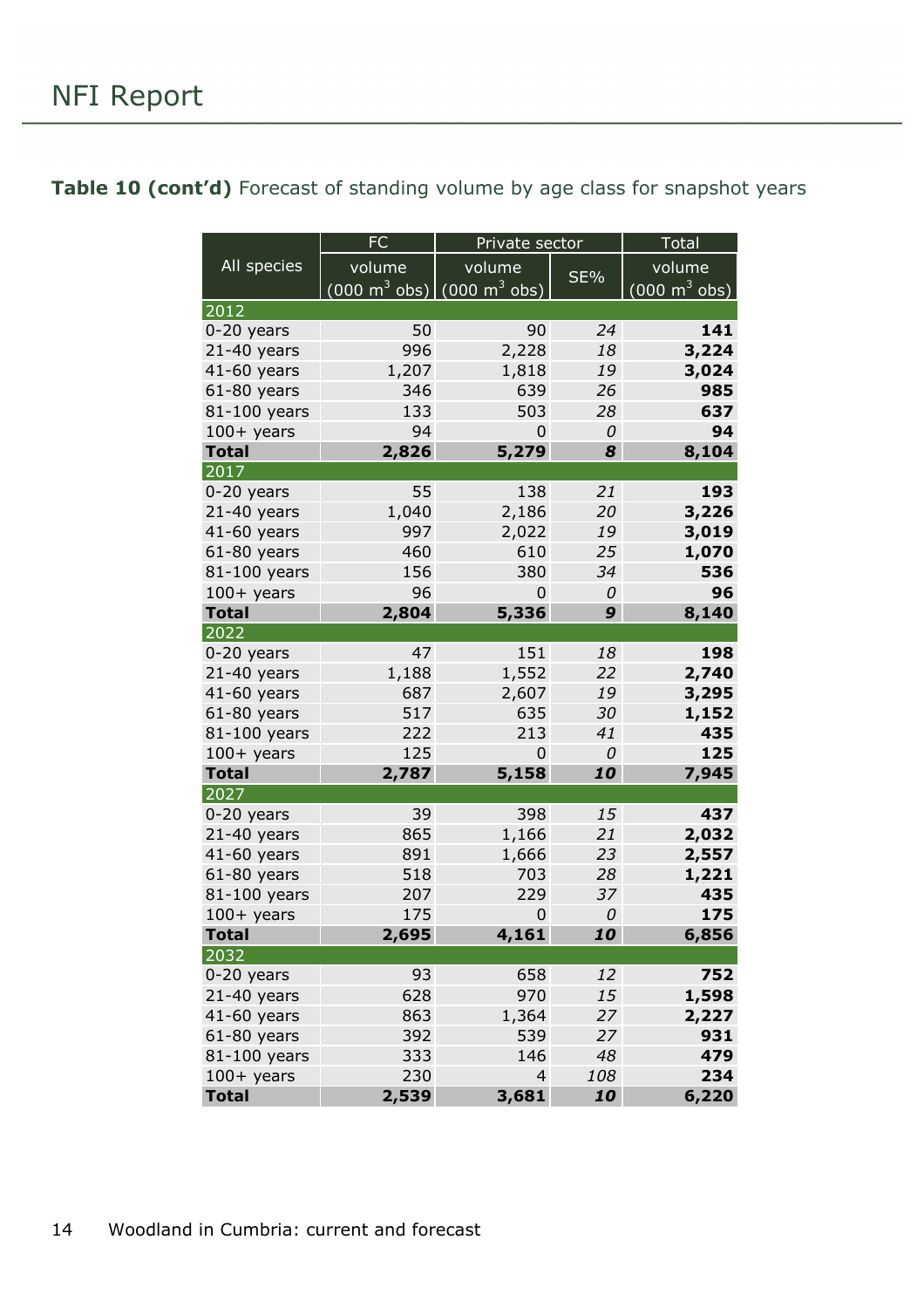|                      | FC          | Private sector                                           |                | Total            | FC                   | Private sector       |                                                          | Total      |                  |
|----------------------|-------------|----------------------------------------------------------|----------------|------------------|----------------------|----------------------|----------------------------------------------------------|------------|------------------|
| Conifers             | volume      | volume                                                   | SE%            | volume           | <b>Broadleaves</b>   | volume               | volume                                                   | $SE\%$     | volume           |
|                      |             | $(000 \text{ m}^3 \text{ obs})$ (000 m <sup>3</sup> obs) |                | (000 m $^3$ obs) |                      |                      | $(000 \text{ m}^3 \text{ obs})$ (000 m <sup>3</sup> obs) |            | (000 m $^3$ obs) |
| 2012                 |             |                                                          |                |                  | 2012                 |                      |                                                          |            |                  |
| $0-7$ cm             | $\pmb{0}$   | $\mathbf{1}$                                             | 49             | 1                | $0-7$ cm             | $\mathbf 0$<br>9     | 13<br>56                                                 | 27         | 13<br>64         |
| 7-10 cm<br>10-15 cm  | 14<br>364   | 24<br>213                                                | 46<br>40       | 38<br>577        | 7-10 cm<br>10-15 cm  |                      | 214                                                      | 18<br>23   | 331              |
|                      |             |                                                          |                |                  |                      | 117                  | 288                                                      |            | 364              |
| 15-20 cm             | 902         | 325                                                      | 32             | 1,227            | 15-20 cm             | 76                   |                                                          | 31         | 518              |
| 20-30 cm             | 800         | 1,821<br>503                                             | 21             | 2,622            | 20-30 cm<br>30-40 cm | 84<br>$\overline{2}$ | 434                                                      | 28         |                  |
| 30-40 cm             | 225         |                                                          | 34             | 728              |                      | 6                    | 390                                                      | 33         | 392              |
| 40-60 cm<br>60-80 cm | 201<br>16   | 248                                                      | 41<br>107      | 449<br>32        | 40-60 cm<br>60-80 cm | $\mathbf{0}$         | 384<br>330                                               | 28<br>43   | 390<br>330       |
| $80+$ cm             | 8           | 16<br>$\mathbf 0$                                        | ${\cal O}$     |                  | $80+$ cm             | $\mathbf 0$          | $\mathbf 0$                                              | $\cal O$   | $\bf{0}$         |
| <b>Total</b>         | 2,531       | 3,151                                                    | 12             | 8<br>5,682       | <b>Total</b>         | 295                  | 2,108                                                    | 11         | 2,403            |
| 2017                 |             |                                                          |                |                  | 2017                 |                      |                                                          |            |                  |
| $0-7$ cm             | $\pmb{0}$   | $\mathbf{1}$                                             | 83             | $\mathbf{1}$     | $0-7$ cm             | $\mathbf 0$          | 53                                                       | 38         | 53               |
| 7-10 cm              | 13          | 6                                                        | 38             | 19               | 7-10 cm              | 12                   | 102                                                      | 19         | 114              |
| 10-15 cm             | 219         | 114                                                      | 35             | 332              | 10-15 cm             | 79                   | 182                                                      | 25         | 260              |
| 15-20 cm             | 941         | 317                                                      | 37             | 1,258            | 15-20 cm             | 129                  | 292                                                      | 30         | 421              |
| 20-30 cm             | 795         | 1,730                                                    | 22             | 2,525            | 20-30 cm             | 87                   | 488                                                      | 32         | 575              |
| 30-40 cm             | 267         | 648                                                      | 42             | 914              | 30-40 cm             | 3                    | 357                                                      | 37         | 360              |
| 40-60 cm             | 221         | 550                                                      | 33             | 771              | 40-60 cm             | $\overline{7}$       | 345                                                      | 30         | 352              |
| 60-80 cm             | 21          | $\mathbf 0$                                              | 0              | 21               | 60-80 cm             | $\mathbf 0$          | 55                                                       | 83         | 55               |
| $80+$ cm             | 12          | $\mathbf{0}$                                             | 0              | 12               | $80+$ cm             | $\mathbf 0$          | 73                                                       | 85         | 73               |
| <b>Total</b>         | 2,489       | 3,365                                                    | 13             | 5,854            | <b>Total</b>         | 315                  | 1,947                                                    | 12         | 2,262            |
| 2022                 |             |                                                          |                |                  | 2022                 |                      |                                                          |            |                  |
| $0-7$ cm             | $\pmb{0}$   | 3                                                        | 42             | 3                | $0-7$ cm             | $\mathbf 0$          | 22                                                       | 27         | 22               |
| 7-10 cm              | 14          | 60                                                       | 27             | 74               | 7-10 cm              | 14                   | 157                                                      | 27         | 171              |
| 10-15 cm             | 184         | 84                                                       | 39             | 268              | 10-15 cm             | 76                   | 285                                                      | 19         | 360              |
| 15-20 cm             | 891         | 251                                                      | 51             | 1,142            | 15-20 cm             | 140                  | 147                                                      | 27         | 287              |
| 20-30 cm             | 860         | 1,790                                                    | 21             | 2,650            | 20-30 cm             | 92                   | 285                                                      | 31         | 378              |
| 30-40 cm             | 219         | 717                                                      | 40             | 936              | 30-40 cm             | 9                    | 351                                                      | 41         | 360              |
| 40-60 cm             | 226         | 681                                                      | 31             | 907              | 40-60 cm             | $\overline{7}$       | 258                                                      | 34         | 265              |
| 60-80 cm             | 42          | $\mathbf 0$                                              | ${\cal O}$     | 42               | 60-80 cm             | $\pmb{0}$            | 64                                                       | 73         | 64               |
| $80+$ cm             | 13          | $\mathbf 0$                                              | ${\cal O}$     | 13               | $80+$ cm             | $\mathbf 0$          | $\mathbf 0$                                              | ${\cal O}$ | $\bf{0}$         |
| <b>Total</b>         | 2,449       | 3,585                                                    | 13             | 6,034            | <b>Total</b>         | 338                  | 1,568                                                    | 13         | 1,906            |
| 2027                 |             |                                                          |                |                  | 2027                 |                      |                                                          |            |                  |
| $0-7$ cm             | $\pmb{0}$   | $\mathbf{1}$                                             | 66             | 1                | $0-7$ cm             | $\mathbf 0$          | 27                                                       | 27         | 27               |
| 7-10 cm              | 16          | 61                                                       | 29             | 77               | 7-10 cm              | 16                   | 257                                                      | 24         | 273              |
| 10-15 cm             | 207         | 226                                                      | 24             | 433              | 10-15 cm             | 50                   | 183                                                      | 27         | 233              |
| 15-20 cm             | 747         | 332                                                      | $\sqrt{48}$    | 1,079            | 15-20 cm             | 167                  | 299                                                      | 19         | 466              |
| 20-30 cm             | 857         | 739                                                      | 28             | 1,595            | 20-30 cm             | 112                  | 169                                                      | 25         | 280              |
| 30-40 cm             | 232         | 935                                                      | 30             | 1,167            | 30-40 cm             | $11\,$               | 259                                                      | 40         | 270              |
| 40-60 cm             | 220         | 441                                                      | 35             | 660              | 40-60 cm             | $\overline{7}$       | 185                                                      | 39         | 192              |
| 60-80 cm             | 46          | 49                                                       | 52             | 95               | 60-80 cm             | $\mathbf 0$          | 24                                                       | 62         | 24               |
| $80+cm$              | $\,8\,$     | $\pmb{0}$                                                | ${\cal O}$     | 8                | $80+cm$              | $\mathbf 0$          | $\mathbf 0$                                              | ${\cal O}$ | $\mathbf 0$      |
| <b>Total</b><br>2032 | 2,332       | 2,784                                                    | 14             | 5,115            | <b>Total</b><br>2032 | 363                  | 1,403                                                    | 12         | 1,766            |
|                      |             |                                                          |                |                  |                      | $\mathbf 0$          |                                                          |            |                  |
| $0-7$ cm             | $\mathbf 0$ | $\mathbf{1}$                                             | 107            | $\mathbf{1}$     | $0-7$ cm             |                      | 58                                                       | 30         | 58<br>269        |
| 7-10 cm              | 29          | 44                                                       | 36             | 72               | 7-10 cm              | 15                   | 254                                                      | 13         |                  |
| 10-15 cm<br>15-20 cm | 185<br>665  | 211                                                      | 28             | 396<br>1,025     | 10-15 cm<br>15-20 cm | 65<br>177            | 254<br>264                                               | 29<br>24   | 318<br>441       |
| 20-30 cm             | 730         | 360<br>511                                               | 25             | 1,241            | 20-30 cm             |                      | 350                                                      | 19         | 460              |
| 30-40 cm             | 253         |                                                          | 29<br>38       |                  |                      | 110                  | 174                                                      | 52         | 189              |
| 40-60 cm             | 223         | 758<br>233                                               | 34             | 1,011<br>455     | 30-40 cm<br>40-60 cm | 16<br>$\overline{7}$ | 62                                                       | 40         | 68               |
| 60-80 cm             | 55          | 100                                                      | 62             |                  |                      | $\pmb{0}$            | 90                                                       | 64         | 90               |
| $80+cm$              |             | 0                                                        |                | 155<br>11        | 60-80 cm<br>$80+cm$  |                      | $\pmb{0}$                                                | $\cal O$   | O                |
| <b>Total</b>         | 11<br>2,150 | 2,217                                                    | $\cal O$<br>15 | 4,367            | <b>Total</b>         | 0<br>389             | 1,505                                                    | 11         | 1,894            |
|                      |             |                                                          |                |                  |                      |                      |                                                          |            |                  |

#### <span id="page-14-0"></span>Table 11 Forecast of standing volume by mean stand dbh class for snapshot years

15 Woodland in Cumbria: current and forecast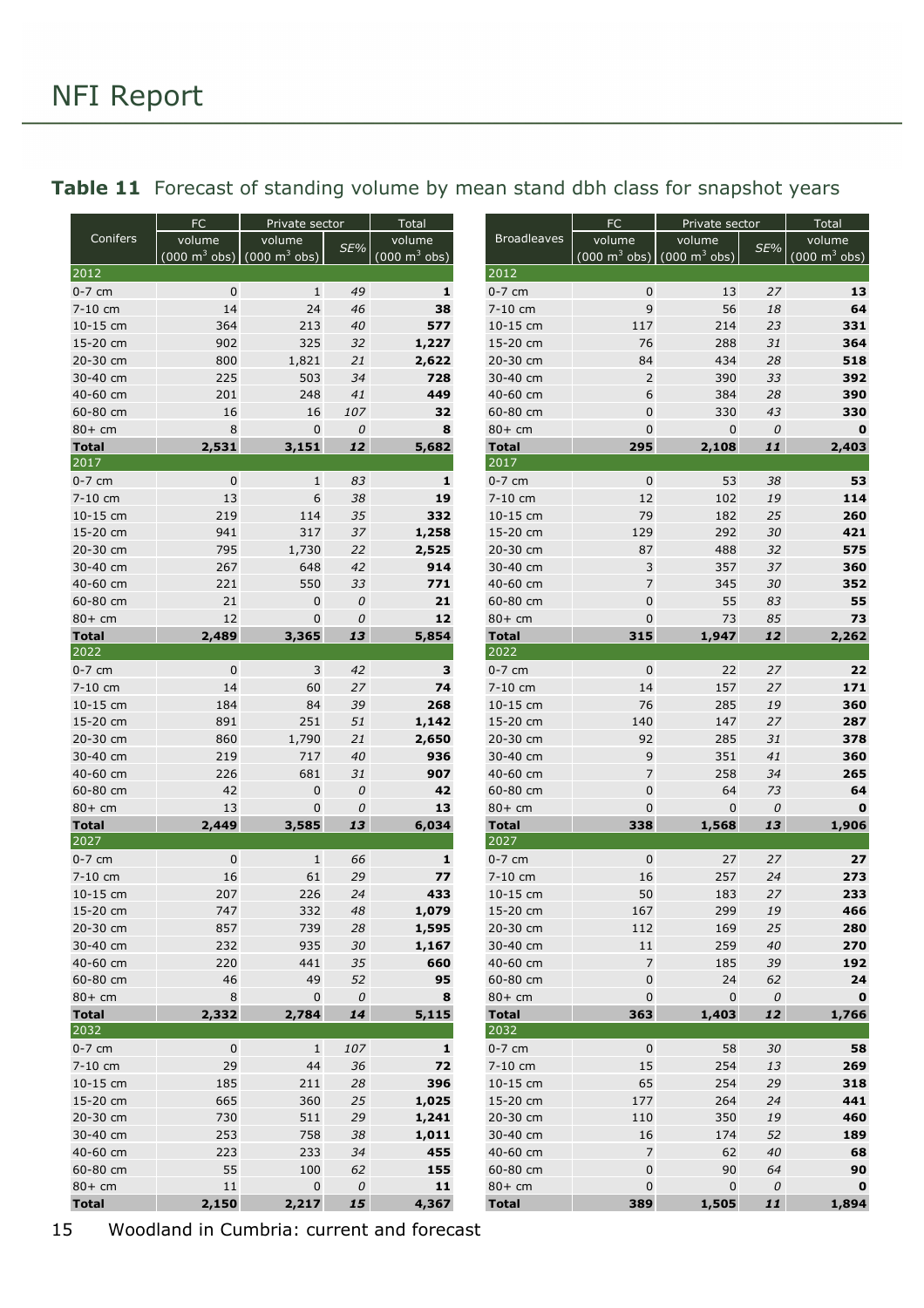<span id="page-15-0"></span>Table 11 (cont'd) Forecast of standing volume by mean stand dbh class for snapshot years

|                     | FC                                                       | Private sector | Total    |                                     |  |
|---------------------|----------------------------------------------------------|----------------|----------|-------------------------------------|--|
| All species         | volume                                                   | volume         | SE%      | volume                              |  |
|                     | $(000 \text{ m}^3 \text{ obs})$ (000 m <sup>3</sup> obs) |                |          | $(000 \; \text{m}^3 \; \text{obs})$ |  |
| 2012                |                                                          |                |          |                                     |  |
| $0-7$ cm            | 0                                                        | 14             | 25       | 14                                  |  |
| 7-10 cm             | 23                                                       | 81             | 19       | 104                                 |  |
| 10-15 cm            | 482                                                      | 437            | 23       | 918                                 |  |
| 15-20 cm            | 978                                                      | 584            | 25       | 1,562                               |  |
| 20-30 cm            | 885                                                      | 2,273          | 18       | 3,158                               |  |
| 30-40 cm            | 227                                                      | 913            | 24       | 1,140                               |  |
| 40-60 cm            | 207                                                      | 626            | 24       | 834                                 |  |
| 60-80 cm            | 16                                                       | 350            | 41       | 366                                 |  |
| $80+cm$             | 8                                                        | 0              | 0        | 8                                   |  |
| <b>Total</b>        | 2,826                                                    | 5,279          | 8        | 8,104                               |  |
| 2017                |                                                          |                |          |                                     |  |
| $0-7$ cm            | 0                                                        | 53             | 38       | 53                                  |  |
| 7-10 cm             | 24                                                       | 109            | 18       | 133                                 |  |
| 10-15 cm            | 297                                                      | 302            | 21       | 599                                 |  |
| 15-20 cm            | 1,070                                                    | 592            | 25       | 1,662                               |  |
| 20-30 cm            | 882                                                      | 2,229          | 18       | 3,110                               |  |
| 30-40 cm            | 269                                                      | 1,026          | 30       | 1,296                               |  |
| 40-60 cm            | 228                                                      | 896            | 24       | 1,124                               |  |
| 60-80 cm            | 21                                                       | 56             | 83       | 77                                  |  |
| $80+cm$             | 12                                                       | 73             | 85       | 86                                  |  |
| <b>Total</b>        | 2,804                                                    | 5,336          | 9        | 8,140                               |  |
| 2022                |                                                          |                |          |                                     |  |
| $0-7$ cm            | $\mathbf 0$                                              | 21             | 24       | 21                                  |  |
| 7-10 cm<br>10-15 cm | 28<br>259                                                | 217            | 21       | 245                                 |  |
| 15-20 cm            | 1,030                                                    | 375<br>407     | 17<br>34 | 634<br>1,437                        |  |
| 20-30 cm            | 952                                                      | 2,041          | 20       | 2,993                               |  |
| 30-40 cm            | 228                                                      | 1,092          | 30       | 1,320                               |  |
| 40-60 cm            | 233                                                      | 941            | 25       | 1,174                               |  |
| 60-80 cm            | 42                                                       | 65             | 74       | 106                                 |  |
| 80+ cm              | 13                                                       | 0              | 0        | 13                                  |  |
| <b>Total</b>        | 2,787                                                    | 5,158          | 10       | 7,945                               |  |
| 2027                |                                                          |                |          |                                     |  |
| $0-7$ cm            | $\pmb{0}$                                                | 29             | 26       | 29                                  |  |
| 7-10 cm             | 32                                                       | 312            | 20       | 344                                 |  |
| 10-15 cm            | 257                                                      | 410            | 18       | 666                                 |  |
| 15-20 cm            | 914                                                      | 643            | 27       | 1,557                               |  |
| 20-30 cm            | 969                                                      | 866            | 24       | 1,834                               |  |
| 30-40 cm            | 243                                                      | 1,188          | 26       | 1,431                               |  |
| 40-60 cm            | 226                                                      | 640            | 27       | 867                                 |  |
| 60-80 cm            | 46                                                       | 75             | 40       | 120                                 |  |
| $80+cm$             | 8                                                        | 0              | 0        | 8                                   |  |
| <b>Total</b>        | 2,695                                                    | 4,161          | 10       | 6,856                               |  |
| 2032                |                                                          |                |          |                                     |  |
| $0-7$ cm            | 0                                                        | 60             | 30       | 60                                  |  |
| 7-10 cm             | 44                                                       | 290            | 12       | 334                                 |  |
| 10-15 cm            | 249                                                      | 465            | 21       | 714                                 |  |
| 15-20 cm            | 842                                                      | 625            | 17       | 1,466                               |  |
| 20-30 cm            | 840                                                      | 872            | 19       | 1,712                               |  |
| 30-40 cm            | 268                                                      | 874            | 34       | 1,143                               |  |
| 40-60 cm            | 229                                                      | 302            | 28       | 531                                 |  |
| 60-80 cm            | 55                                                       | 194            | 45       | 249                                 |  |
| 80+ cm              | 11                                                       | 0              | 0        | 11                                  |  |
| <b>Total</b>        | 2,539                                                    | 3,681          | 10       | 6,220                               |  |